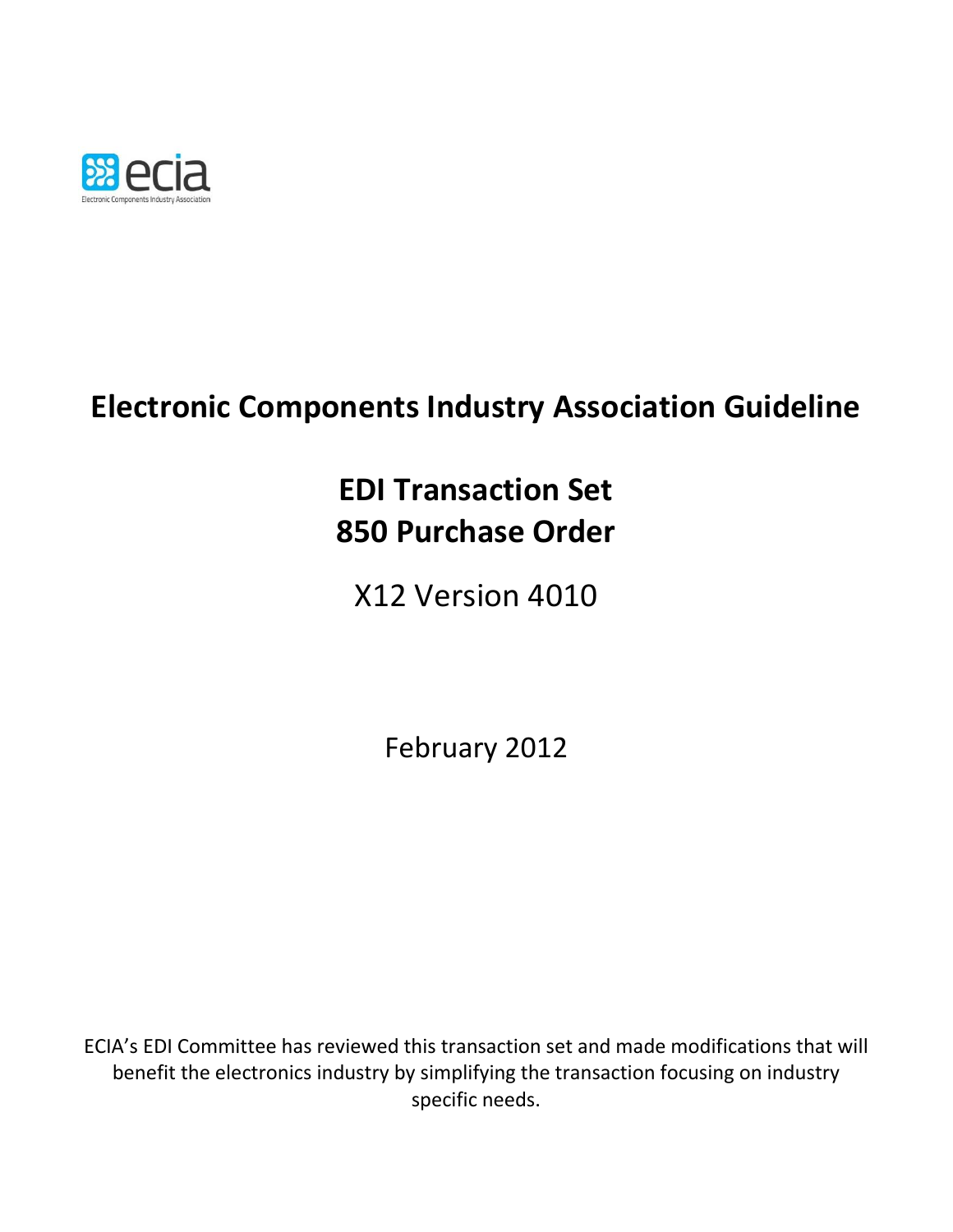# **850 Purchase Order**

# **Functional Group ID=PO**

#### **Introduction:**

This Draft Standard for Trial Use contains the format and establishes the data contents of the Purchase Order Transaction Set (850) for use within the context of an Electronic Data Interchange (EDI) environment. The transaction set can be used to provide for customary and established business and industry practice relative to the placement of purchase orders for goods and services. This transaction set should not be used to convey purchase order changes or purchase order acknowledgment information.

\_\_\_\_\_\_\_\_\_\_\_\_\_\_\_\_\_\_\_\_\_\_\_\_\_\_\_\_\_\_\_\_\_\_\_\_\_\_\_\_\_\_\_\_\_\_\_\_\_\_\_\_\_\_\_\_\_\_\_\_\_\_\_\_\_\_\_\_\_\_\_\_\_\_\_\_\_\_\_\_\_\_\_\_\_\_\_\_\_\_\_\_\_\_\_\_\_\_\_\_\_\_\_\_\_

#### **Heading:**

| Page<br><u>No.</u><br>$\overline{3}$ | Pos.<br><u>No.</u><br>010 | Seg.<br>$\underline{\mathbf{ID}}$<br><b>ST</b> | Name<br><b>Transaction Set Header</b>               | <b>Base</b><br><b>Status</b><br>M | <b>User</b><br><b>Status</b><br>M | Max.Use | Loop<br><b>Repeat</b> | <b>Notes and</b><br><b>Comments</b> |
|--------------------------------------|---------------------------|------------------------------------------------|-----------------------------------------------------|-----------------------------------|-----------------------------------|---------|-----------------------|-------------------------------------|
| 4                                    | 020                       | <b>BEG</b>                                     | Beginning Segment for Purchase Order                | М                                 | M                                 |         |                       |                                     |
| 5                                    | 040                       | <b>CUR</b>                                     | Currency                                            | O                                 |                                   |         |                       |                                     |
| 6                                    | 070                       | TAX                                            | <b>Tax Reference</b>                                | $\Omega$                          | Rec                               | >1      |                       |                                     |
|                                      |                           |                                                | LOOP ID - N1                                        |                                   |                                   |         | 200                   |                                     |
| $\tau$                               | 310                       | N1                                             | Name                                                | $\Omega$                          | Must Use                          |         |                       |                                     |
| 8                                    | 320                       | N2                                             | <b>Additional Name Information</b>                  | $\Omega$                          |                                   | 2       |                       |                                     |
| 9                                    | 330                       | N <sub>3</sub>                                 | <b>Address Information</b>                          | $\Omega$                          |                                   | 2       |                       |                                     |
| 10                                   | 340                       | N <sub>4</sub>                                 | Geographic Location                                 | $\Omega$                          |                                   | >1      |                       |                                     |
| 11                                   | 350                       | <b>REF</b>                                     | Reference Identification                            | $\Omega$                          |                                   | 12      |                       |                                     |
| 12                                   | 360                       | <b>PER</b>                                     | <b>Administrative Communications Contact</b>        | $\Omega$                          |                                   |         |                       |                                     |
| 13                                   | 370                       | <b>FOB</b>                                     | F.O.B. Related Instructions                         | $\Omega$                          |                                   |         |                       |                                     |
| 14                                   | 390                       | TD5                                            | Carrier Details (Routing Sequence/Transit)<br>Time) | $\Omega$                          | Rec                               | 12      |                       |                                     |

#### **Detail:**

| Page<br><b>No.</b> | Pos.<br>No. | Seg.<br>$\mathbf{D}$ | Name                     | <b>Base</b><br><b>Status</b> | <b>User</b><br><b>Status</b> | <b>Max.Use</b> | Loop<br><b>Repeat</b> | <b>Notes and</b><br><b>Comments</b> |
|--------------------|-------------|----------------------|--------------------------|------------------------------|------------------------------|----------------|-----------------------|-------------------------------------|
|                    |             |                      | LOOP ID - PO1            |                              |                              |                | 100000                |                                     |
| 15                 | 010         | PO <sub>1</sub>      | Baseline Item Data       | M                            | M                            |                |                       | n1                                  |
| 17                 | 100         | <b>REF</b>           | Reference Identification | $\Omega$                     |                              | >1             |                       |                                     |
|                    |             |                      | <b>LOOP ID - SCH</b>     |                              |                              |                | 200                   |                                     |
| 18                 | 295         | <b>SCH</b>           | Line Item Schedule       | $\Omega$                     | Must Use                     |                |                       | n2                                  |
|                    |             |                      |                          |                              |                              |                |                       |                                     |

#### **Summary:**

| Page<br>No. | Pos.<br><u>No.</u> | Seg.<br>$\mathbf{D}$ | Name                           | <b>Base</b><br><b>Status</b> | <b>User</b><br><b>Status</b> | <b>Max.Use</b> | Loop<br><b>Repeat</b> | <b>Notes and</b><br><b>Comments</b> |
|-------------|--------------------|----------------------|--------------------------------|------------------------------|------------------------------|----------------|-----------------------|-------------------------------------|
|             |                    |                      | <b>LOOP ID - CTT</b>           |                              |                              |                |                       |                                     |
| 19          | 010                | <b>CTT</b>           | <b>Transaction Totals</b>      |                              | Must Use                     |                |                       | n3                                  |
| 20          | 030                | <b>SE</b>            | <b>Transaction Set Trailer</b> | М                            | М                            |                |                       |                                     |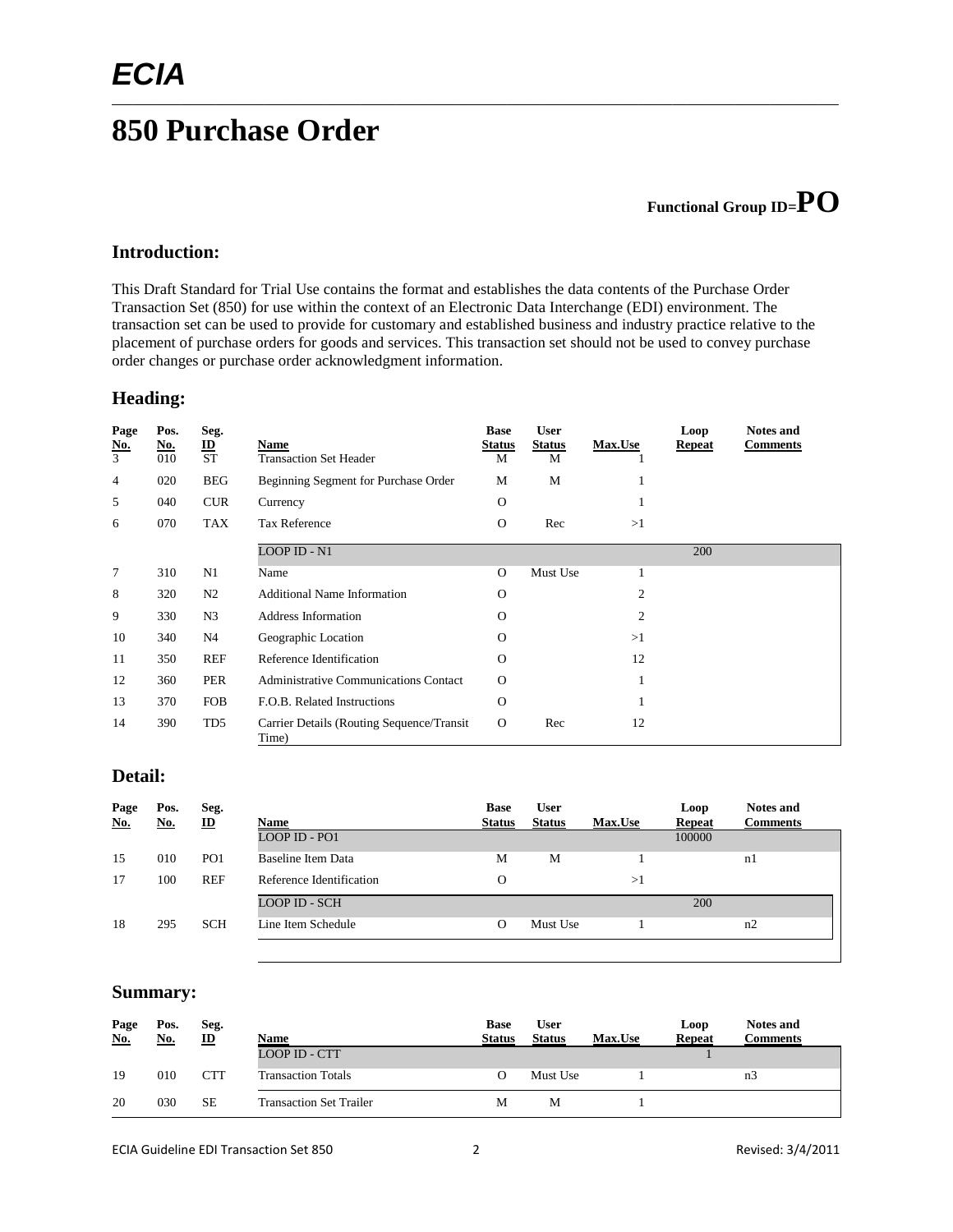#### **21 APPENDIX – Sample 850 Transaction**

#### **Transaction Set Notes**

- **1.** PO102 is required.
- **2.** The SCH segment is used to specify various quantities of items ordered that are to be scheduled. When this segment is used the unit of measurement code (SCH02) should always be identical to the unit of measurement code in the associated PO1 segment (PO103) and the sum of values of quantity (SCH01) should always equal the quantity ordered (PO102) in the PO1 segment.

\_\_\_\_\_\_\_\_\_\_\_\_\_\_\_\_\_\_\_\_\_\_\_\_\_\_\_\_\_\_\_\_\_\_\_\_\_\_\_\_\_\_\_\_\_\_\_\_\_\_\_\_\_\_\_\_\_\_\_\_\_\_\_\_\_\_\_\_\_\_\_\_\_\_\_\_\_\_\_\_\_\_\_\_\_\_\_\_\_\_\_\_\_\_\_\_\_\_\_\_\_\_\_\_\_

**3.** The number of line items (CTT01) is the accumulation of the number of PO1 segments. If used, hash total (CTT02) is the sum of the value of quantities ordered (PO102) for each PO1 segment.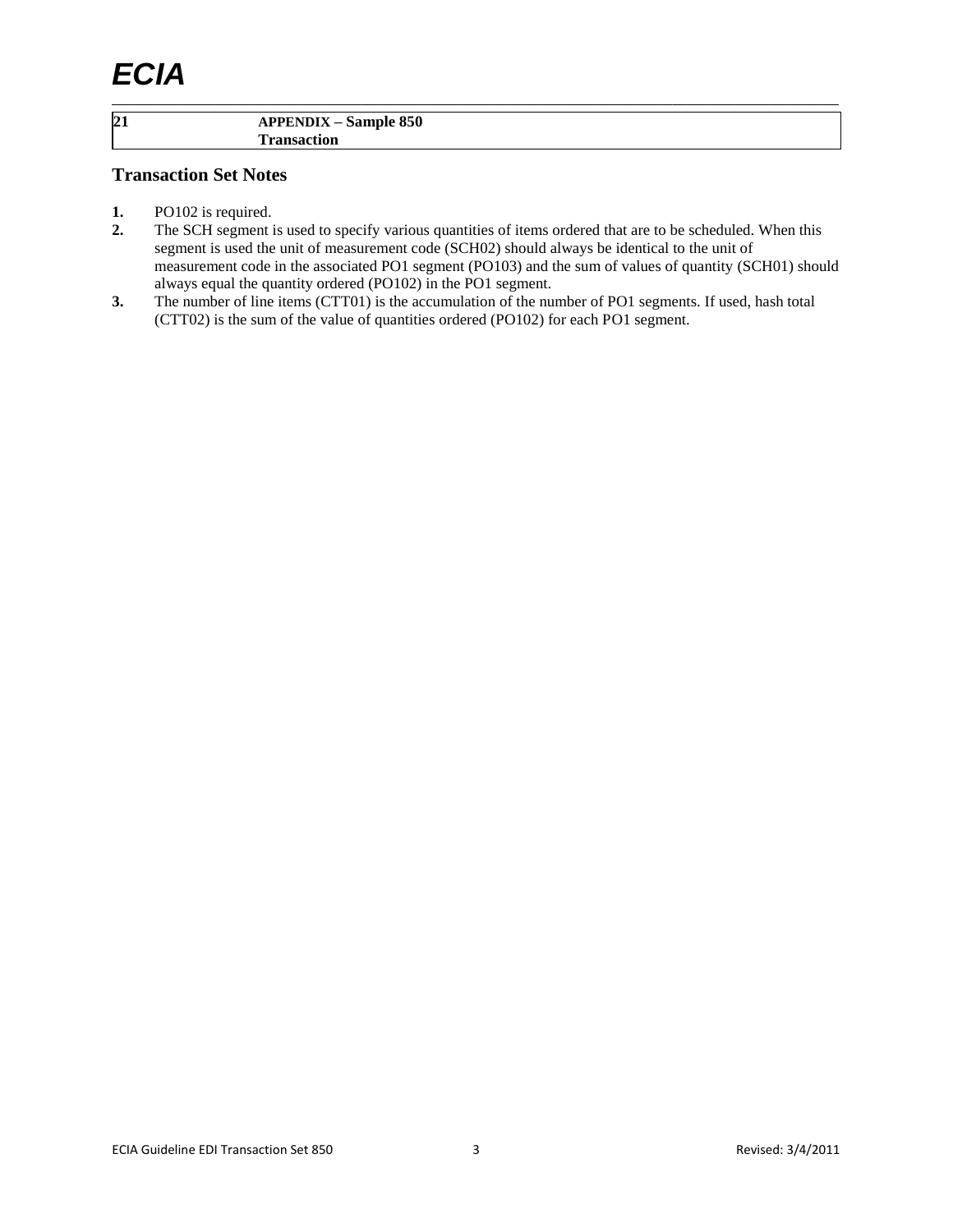| Segment:               | <b>ST</b> Transaction Set Header                                                                                                                                                                                   |
|------------------------|--------------------------------------------------------------------------------------------------------------------------------------------------------------------------------------------------------------------|
| <b>Position:</b>       | 010                                                                                                                                                                                                                |
| Loop:                  |                                                                                                                                                                                                                    |
| Level:                 | Heading                                                                                                                                                                                                            |
| Usage:                 | Mandatory                                                                                                                                                                                                          |
| <b>Max Use:</b>        |                                                                                                                                                                                                                    |
| <b>Purpose:</b>        | To indicate the start of a transaction set and to assign a control number                                                                                                                                          |
| <b>Syntax Notes:</b>   |                                                                                                                                                                                                                    |
| <b>Semantic Notes:</b> | The transaction set identifier (ST01) is used by the translation routines of the<br>interchange partners to select the appropriate transaction set definition (e.g., 810)<br>selects the Invoice Transaction Set). |

**Comments:**

#### **Data Element Summary Ref. Data Base User Des. Element Name Name Attributes Attributes Attributes Attributes Attributes Attributes Attributes M ID** 3/3 **ST01 143 Transaction Set Identifier Code M ID 3/3 M** Code uniquely identifying a Transaction Set 850 Purchase Order **ST02 329 Transaction Set Control Number M AN 4/9 M** Identifying control number that must be unique within the transaction set functional group assigned by the originator for a transaction set **Sequence number assigned by sender**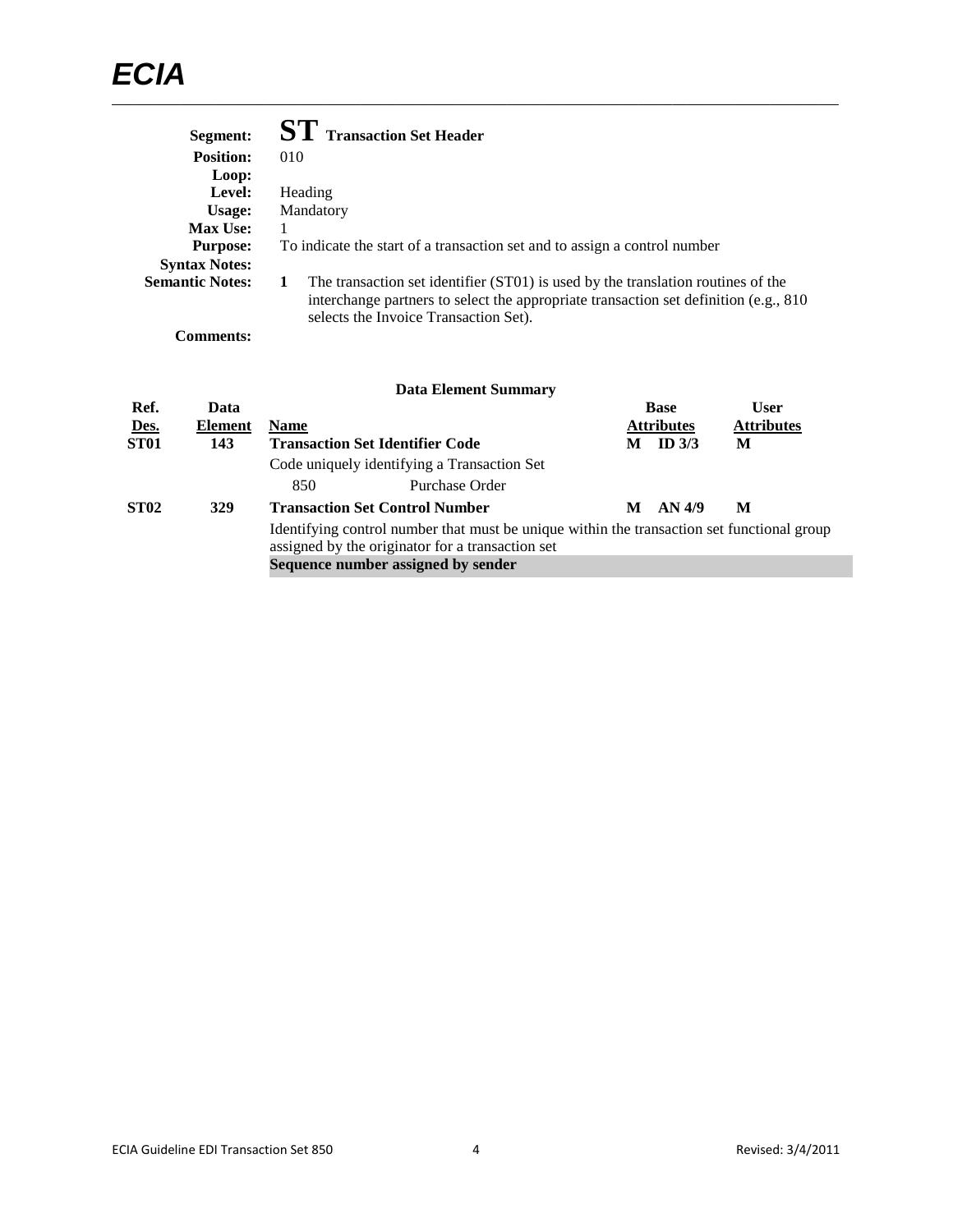| Segment:               | <b>BEG</b> Beginning Segment for Purchase Order                                                               |
|------------------------|---------------------------------------------------------------------------------------------------------------|
| <b>Position:</b>       | 020                                                                                                           |
| Loop:                  |                                                                                                               |
| Level:                 | Heading                                                                                                       |
| Usage:                 | Mandatory                                                                                                     |
| <b>Max Use:</b>        |                                                                                                               |
| <b>Purpose:</b>        | To indicate the beginning of the Purchase Order Transaction Set and transmit identifying<br>numbers and dates |
| <b>Syntax Notes:</b>   |                                                                                                               |
| <b>Semantic Notes:</b> | BEG05 is the date assigned by the purchaser to purchase order.                                                |
| <b>Comments:</b>       |                                                                                                               |
| Notes:                 | BEG05 is the date assigned by the purchaser to purchase order.                                                |

| Ref.         | Data    |                                     |                                                                         |   | <b>Base</b>       | <b>User</b>       |
|--------------|---------|-------------------------------------|-------------------------------------------------------------------------|---|-------------------|-------------------|
| Des.         | Element | <b>Name</b>                         |                                                                         |   | <b>Attributes</b> | <b>Attributes</b> |
| <b>BEG01</b> | 353     | <b>Transaction Set Purpose Code</b> |                                                                         | М | ID $2/2$          | M                 |
|              |         |                                     | Code identifying purpose of transaction set                             |   |                   |                   |
|              |         | 00                                  | Original                                                                |   |                   |                   |
| BEG02        | 92      | <b>Purchase Order Type Code</b>     |                                                                         | М | ID $2/2$          | M                 |
|              |         |                                     | Code specifying the type of Purchase Order                              |   |                   |                   |
|              |         | DS                                  | Dropship (supplier dropship)                                            |   |                   |                   |
|              |         | SA                                  | Stand-alone Order (Non-supplier dropship)                               |   |                   |                   |
| <b>BEG03</b> | 324     | <b>Purchase Order Number</b>        |                                                                         | М | AN 1/22           | M                 |
|              |         |                                     | Identifying number for Purchase Order assigned by the orderer/purchaser |   |                   |                   |
| <b>BEG05</b> | 373     | Date                                |                                                                         | М | <b>DT 8/8</b>     | M                 |
|              |         | Date expressed as CCYYMMDD          |                                                                         |   |                   |                   |
| <b>BEG06</b> | 367     | <b>Contract Number</b>              |                                                                         | O | <b>AN 1/30</b>    |                   |
|              |         | Contract number                     |                                                                         |   |                   |                   |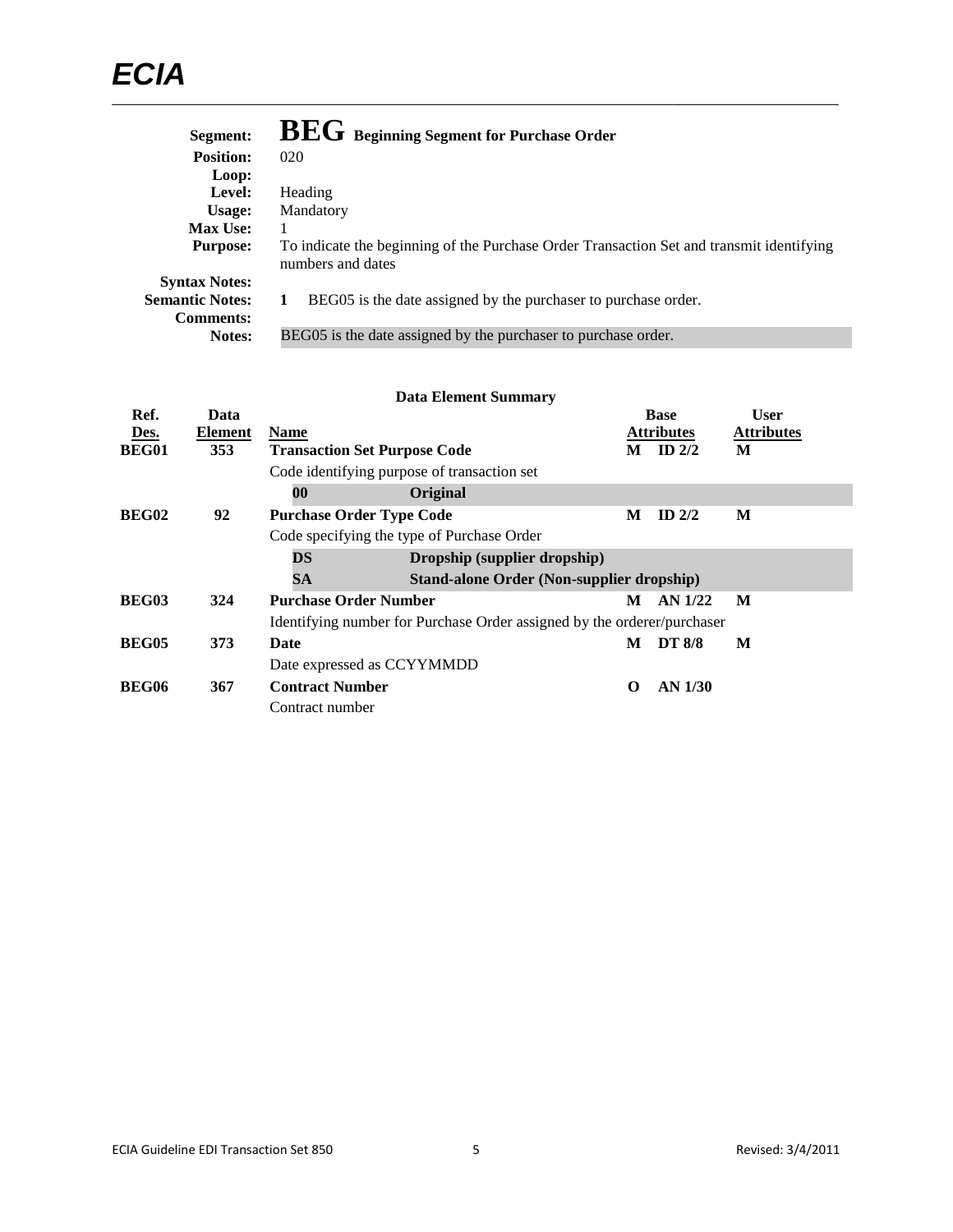| Segment:             | $\mathbf{CUR}$ Currency                                                       |
|----------------------|-------------------------------------------------------------------------------|
| <b>Position:</b>     | 040                                                                           |
| Loop:                |                                                                               |
| Level:               | Heading                                                                       |
| <b>Usage:</b>        | Optional                                                                      |
| <b>Max Use:</b>      |                                                                               |
| <b>Purpose:</b>      | To specify the currency (dollars, pounds, francs, etc.) used in a transaction |
| <b>Syntax Notes:</b> | If CUR08 is present, then CUR07 is required.<br>1                             |
|                      | If CUR09 is present, then CUR07 is required.<br>2                             |
|                      | If CUR11 is present, then CUR10 is required.<br>3                             |
|                      | If CUR12 is present, then CUR10 is required.<br>4                             |
|                      | 5<br>If CUR14 is present, then CUR13 is required.                             |
|                      | If CUR15 is present, then CUR13 is required.<br>6                             |
|                      | If CUR17 is present, then CUR16 is required.<br>7                             |
|                      | If CUR18 is present, then CUR16 is required.<br>8                             |
|                      | 9<br>If CUR20 is present, then CUR19 is required.                             |
|                      | If CUR21 is present, then CUR19 is required.<br>10                            |
|                      | If CUR10 is present, then at least one of CUR11 or CUR12 is required.<br>11   |
|                      | If CUR13 is present, then at least one of CUR14 or CUR15 is required.<br>12   |
|                      | If CUR16 is present, then at least one of CUR17 or CUR18 is required.<br>13   |
|                      | If CUR19 is present, then at least one of CUR20 or CUR21 is required.<br>14   |

|   |              |                |                               | Duva Envincin Duminia -                                                        |   |                   |
|---|--------------|----------------|-------------------------------|--------------------------------------------------------------------------------|---|-------------------|
|   | Ref.         | Data           |                               |                                                                                |   |                   |
|   | Des.         | <b>Element</b> | <b>Name</b>                   |                                                                                |   | <b>Attributes</b> |
| M | <b>CUR01</b> | 98             | <b>Entity Identifier Code</b> |                                                                                | М | $ID$ 2/3          |
|   |              |                | individual                    | Code identifying an organizational entity, a physical location, property or an |   |                   |
|   |              |                | 77                            | <b>Mutually Defined</b>                                                        |   |                   |
| M | <b>CUR02</b> | 100            | <b>Currency Code</b>          |                                                                                |   | ID $3/3$          |
|   |              |                |                               | Code (Standard ISO) for country in whose currency the charges are specified    |   |                   |

 $\mathcal{L}_{\mathcal{A}}$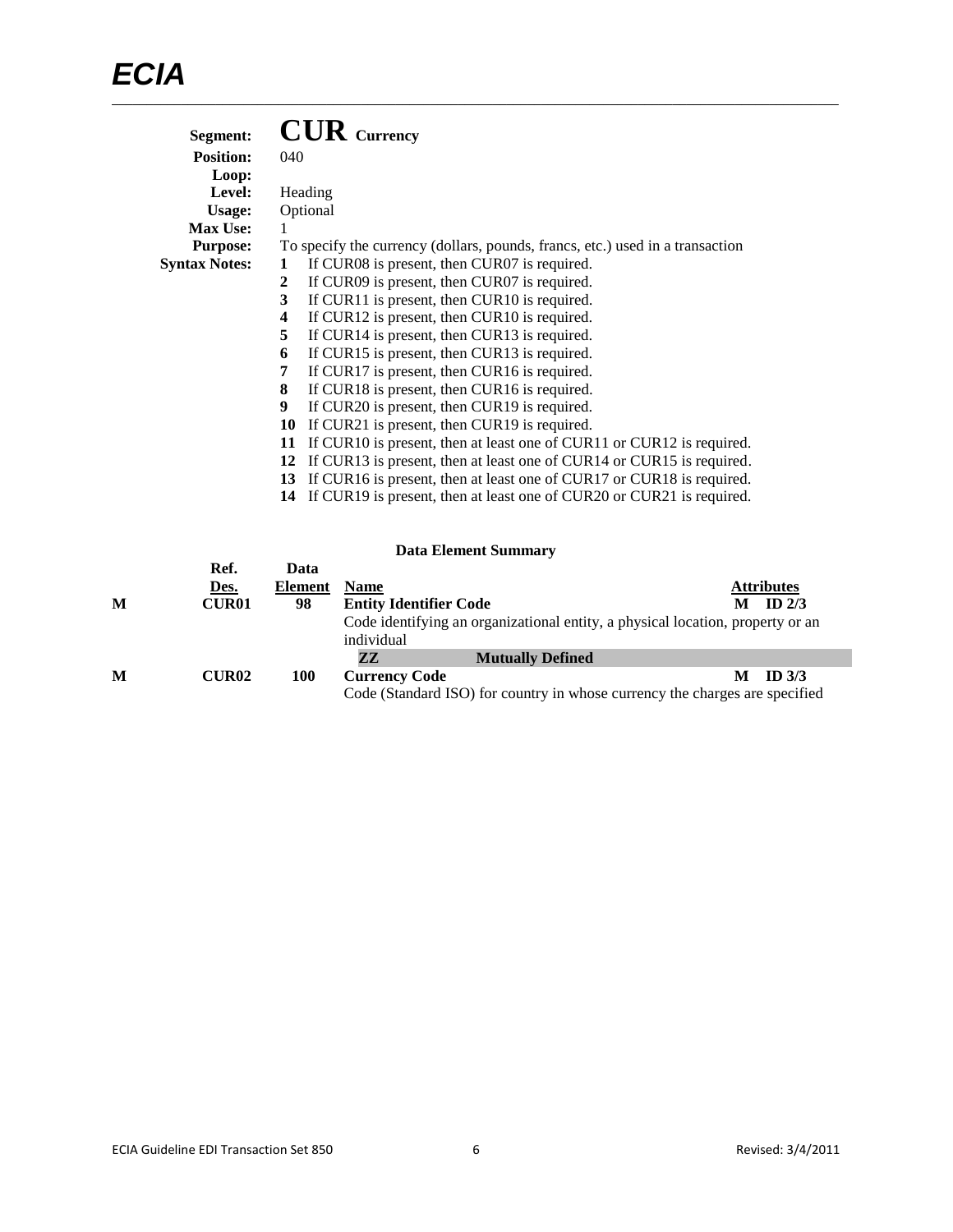| <b>Segment:</b>        | $\mathbf{TAX}$ Tax Reference                                                         |
|------------------------|--------------------------------------------------------------------------------------|
| <b>Position:</b>       | 070                                                                                  |
| Loop:                  |                                                                                      |
| Level:                 | Heading                                                                              |
| Usage:                 | Optional (Recommended)                                                               |
| <b>Max Use:</b>        | >1                                                                                   |
| <b>Purpose:</b>        | To provide data required for proper notification/determination of applicable taxes   |
|                        | applying to the transaction or business described in the transaction                 |
| <b>Syntax Notes:</b>   | At least one of TAX01 or TAX03 is required.                                          |
|                        | 2<br>If either TAX02 or TAX03 is present, then the other is required.                |
|                        | 3<br>If either TAX04 or TAX05 is present, then the other is required.                |
|                        | If either TAX06 or TAX07 is present, then the other is required.<br>4                |
|                        | If either TAX08 or TAX09 is present, then the other is required.<br>5                |
|                        | If either TAX10 or TAX11 is present, then the other is required.<br>6                |
| <b>Semantic Notes:</b> |                                                                                      |
| <b>Comments:</b>       | Tax ID number is, in many instances, referred to as a Tax Exemption Number. The<br>1 |
|                        | paired (combined) use of data elements 309 and 310 provides for the designation of   |
|                        | five taxing jurisdictions.                                                           |
|                        | TAX01 is required if tax exemption is being claimed.<br>2                            |

|              |                | <b>Data Element Summary</b>                                                              |                |             |                   |
|--------------|----------------|------------------------------------------------------------------------------------------|----------------|-------------|-------------------|
| Ref.         | Data           |                                                                                          |                | <b>Base</b> | <b>User</b>       |
| Des.         | <b>Element</b> | <b>Attributes</b><br><b>Name</b>                                                         |                |             | <b>Attributes</b> |
| TAX01        | <b>325</b>     | <b>Tax Identification Number</b>                                                         | AN 1/20<br>Rec |             |                   |
|              |                | Number assigned to a purchaser (buyer, orderer) by a taxing jurisdiction (state, county, |                |             |                   |
|              |                | etc.); often called a tax exemption number or certificate number                         |                |             |                   |
|              |                | <b>Tax Resale Number.</b>                                                                |                |             |                   |
| <b>TAX12</b> | 01 or 02       | Exempt $(01)$ – Non Exempt $(02)$                                                        |                |             |                   |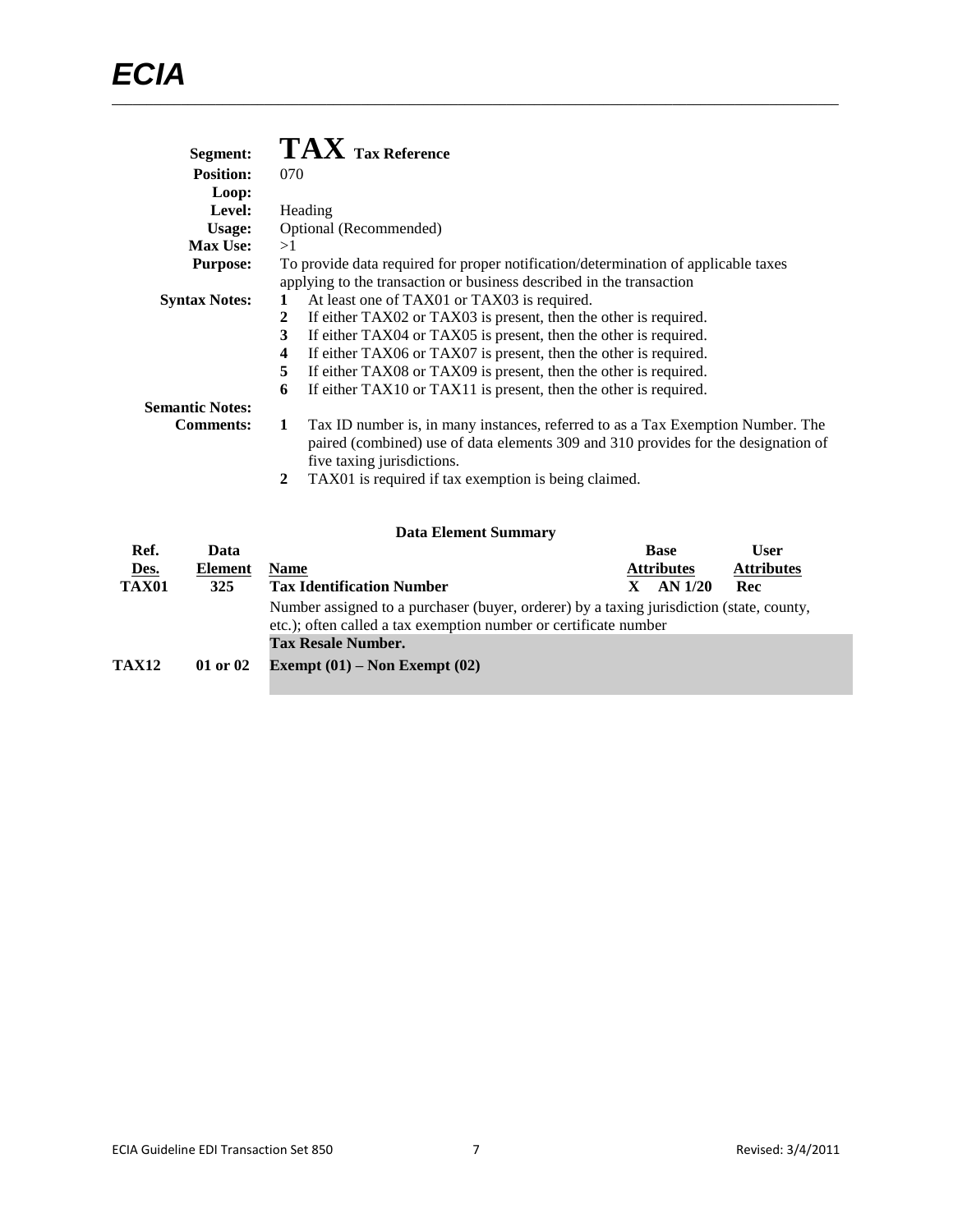|             | Segment:               |                                                                                                                                                                                                                                                                                                                                  | N1 Name                                                                                                                       |                             |                                                                                                                                 |   |                   |                                                                                          |
|-------------|------------------------|----------------------------------------------------------------------------------------------------------------------------------------------------------------------------------------------------------------------------------------------------------------------------------------------------------------------------------|-------------------------------------------------------------------------------------------------------------------------------|-----------------------------|---------------------------------------------------------------------------------------------------------------------------------|---|-------------------|------------------------------------------------------------------------------------------|
|             | <b>Position:</b>       | 310                                                                                                                                                                                                                                                                                                                              |                                                                                                                               |                             |                                                                                                                                 |   |                   |                                                                                          |
|             | Loop:                  | N1<br>Optional (Must Use)                                                                                                                                                                                                                                                                                                        |                                                                                                                               |                             |                                                                                                                                 |   |                   |                                                                                          |
|             | Level:                 | Heading                                                                                                                                                                                                                                                                                                                          |                                                                                                                               |                             |                                                                                                                                 |   |                   |                                                                                          |
|             | <b>Usage:</b>          |                                                                                                                                                                                                                                                                                                                                  | Optional (Must Use)                                                                                                           |                             |                                                                                                                                 |   |                   |                                                                                          |
|             | Max Use:               | 1                                                                                                                                                                                                                                                                                                                                |                                                                                                                               |                             |                                                                                                                                 |   |                   |                                                                                          |
|             | <b>Purpose:</b>        |                                                                                                                                                                                                                                                                                                                                  |                                                                                                                               |                             | To identify a party by type of organization, name, and code                                                                     |   |                   |                                                                                          |
|             | <b>Syntax Notes:</b>   | 1<br>$\mathbf{2}$                                                                                                                                                                                                                                                                                                                | At least one of N102 or N103 is required.                                                                                     |                             | If either N103 or N104 is present, then the other is required.                                                                  |   |                   |                                                                                          |
|             | <b>Semantic Notes:</b> |                                                                                                                                                                                                                                                                                                                                  |                                                                                                                               |                             |                                                                                                                                 |   |                   |                                                                                          |
|             | <b>Comments:</b>       | 1<br>This segment, used alone, provides the most efficient method of providing<br>organizational identification. To obtain this efficiency the "ID Code" (N104) must<br>provide a key to the table maintained by the transaction processing party.<br>$\overline{2}$<br>N105 and N106 further define the type of entity in N101. |                                                                                                                               |                             |                                                                                                                                 |   |                   |                                                                                          |
|             | <b>Usage Notes:</b>    | Required                                                                                                                                                                                                                                                                                                                         |                                                                                                                               |                             |                                                                                                                                 |   |                   |                                                                                          |
|             | <b>Notes:</b>          |                                                                                                                                                                                                                                                                                                                                  |                                                                                                                               |                             | Either element N102 or (N103 and N104) must contain an entry.                                                                   |   |                   |                                                                                          |
|             |                        |                                                                                                                                                                                                                                                                                                                                  |                                                                                                                               |                             |                                                                                                                                 |   |                   |                                                                                          |
| Ref.        | Data                   |                                                                                                                                                                                                                                                                                                                                  |                                                                                                                               | <b>Data Element Summary</b> |                                                                                                                                 |   | <b>Base</b>       | <b>User</b>                                                                              |
| Des.        | <b>Element</b>         | <b>Name</b>                                                                                                                                                                                                                                                                                                                      |                                                                                                                               |                             |                                                                                                                                 |   | <b>Attributes</b> | <b>Attributes</b>                                                                        |
| N101        | 98                     |                                                                                                                                                                                                                                                                                                                                  | <b>Entity Identifier Code</b>                                                                                                 |                             |                                                                                                                                 | M | ID <sub>2/3</sub> | M                                                                                        |
|             |                        |                                                                                                                                                                                                                                                                                                                                  |                                                                                                                               |                             | Code identifying an organizational entity, a physical location, property or an individual                                       |   |                   |                                                                                          |
|             |                        | BТ                                                                                                                                                                                                                                                                                                                               |                                                                                                                               | <b>Bill-to-Party</b>        | A Bill-to address (N1 - N4 segments) are only provided for Supplier Dropship<br>are the same, only Ship-to address is provided. |   |                   | Purchase orders; when the Bill-to address is different than the Ship-to address. If they |
|             |                        | ST                                                                                                                                                                                                                                                                                                                               |                                                                                                                               | <b>Ship To</b>              |                                                                                                                                 |   |                   |                                                                                          |
| N102        | 93                     | <b>Name</b>                                                                                                                                                                                                                                                                                                                      | Free-form name                                                                                                                |                             |                                                                                                                                 | X | AN 1/60           |                                                                                          |
| <b>N103</b> | 66                     |                                                                                                                                                                                                                                                                                                                                  |                                                                                                                               |                             |                                                                                                                                 | X | ID <sub>1/2</sub> |                                                                                          |
|             |                        |                                                                                                                                                                                                                                                                                                                                  | <b>Identification Code Qualifier</b>                                                                                          |                             |                                                                                                                                 |   |                   |                                                                                          |
|             |                        |                                                                                                                                                                                                                                                                                                                                  |                                                                                                                               |                             |                                                                                                                                 |   |                   | Code designating the system/method of code structure used for Identification Code (67)   |
|             |                        | 91                                                                                                                                                                                                                                                                                                                               |                                                                                                                               |                             | <b>Assigned by Seller or Seller's Agent</b>                                                                                     |   |                   |                                                                                          |
|             |                        | 92                                                                                                                                                                                                                                                                                                                               |                                                                                                                               |                             | <b>Assigned by Buyer or Buyer's Agent</b>                                                                                       |   |                   |                                                                                          |
| N104        | 67                     |                                                                                                                                                                                                                                                                                                                                  | <b>Identification Code</b>                                                                                                    |                             |                                                                                                                                 | X | $AN$ 2/80         |                                                                                          |
|             |                        |                                                                                                                                                                                                                                                                                                                                  | Code identifying a party or other code                                                                                        |                             |                                                                                                                                 |   |                   |                                                                                          |
|             |                        |                                                                                                                                                                                                                                                                                                                                  | If previous qualifier $=$ "91"<br>Supplier's code provided.<br>If previous qualifier $=$ "92"<br>Distributor's code provided. |                             |                                                                                                                                 |   |                   |                                                                                          |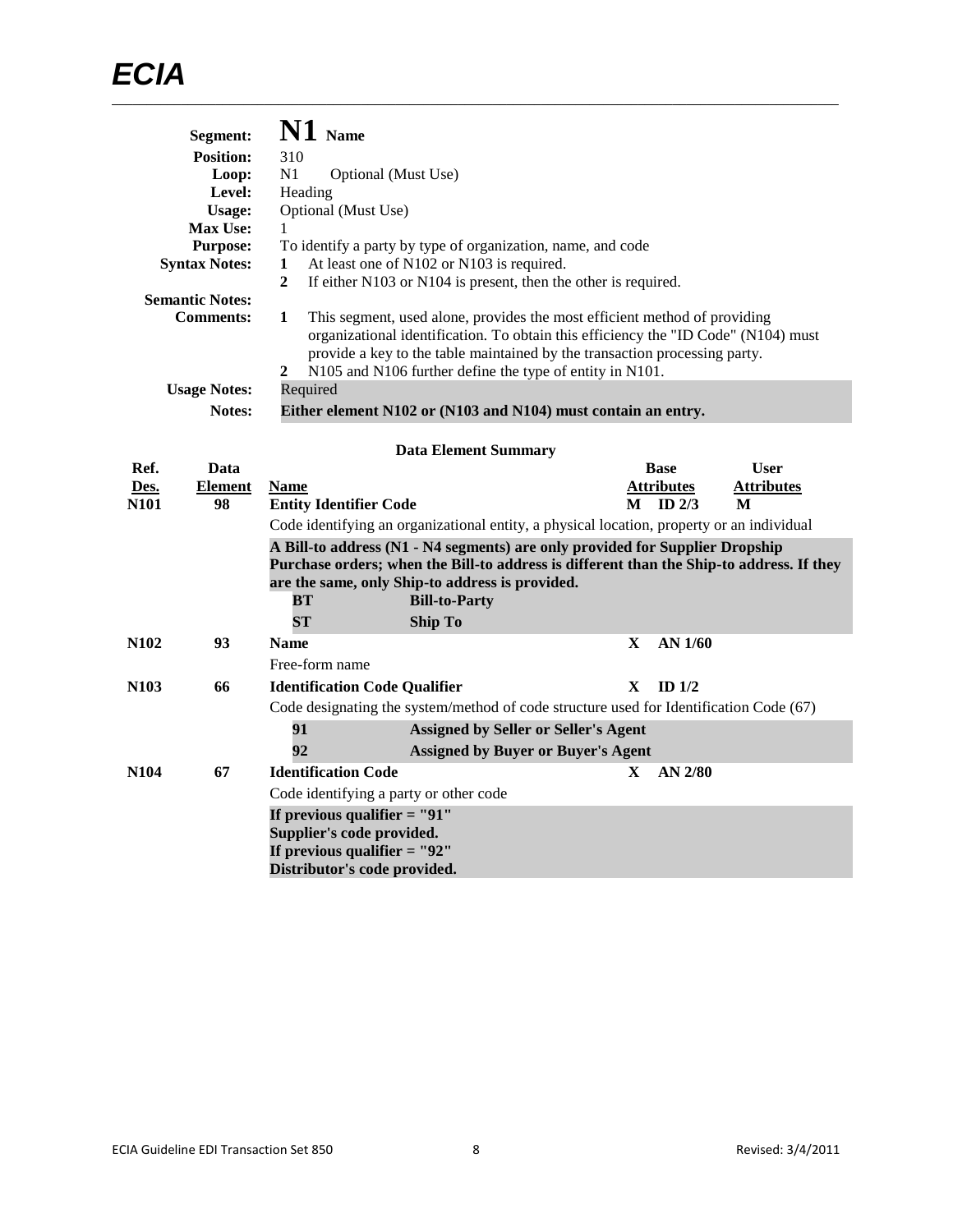| Segment:               | N2 Additional Name Information                                            |
|------------------------|---------------------------------------------------------------------------|
| <b>Position:</b>       | 320                                                                       |
| Loop:                  | Optional (Must Use)<br>N1                                                 |
| Level:                 | Heading                                                                   |
| Usage:                 | Optional                                                                  |
| <b>Max Use:</b>        | 2                                                                         |
| <b>Purpose:</b>        | To specify additional names or those longer than 35 characters in length  |
| <b>Syntax Notes:</b>   |                                                                           |
| <b>Semantic Notes:</b> |                                                                           |
| <b>Comments:</b>       |                                                                           |
| <b>Notes:</b>          | This segment is only provided when the order is a supplier dropship order |

| Ref.                          | Data    |                |          | <b>Base</b>       | <b>User</b>       |
|-------------------------------|---------|----------------|----------|-------------------|-------------------|
| Des.                          | Element | <b>Name</b>    |          | <b>Attributes</b> | <b>Attributes</b> |
| N201                          | 93      | <b>Name</b>    | М        | AN 1/60           | М                 |
|                               |         | Free-form name |          |                   |                   |
| N <sub>2</sub> 0 <sub>2</sub> | 93      | <b>Name</b>    | $\Omega$ | AN $1/60$         |                   |
|                               |         | Free-form name |          |                   |                   |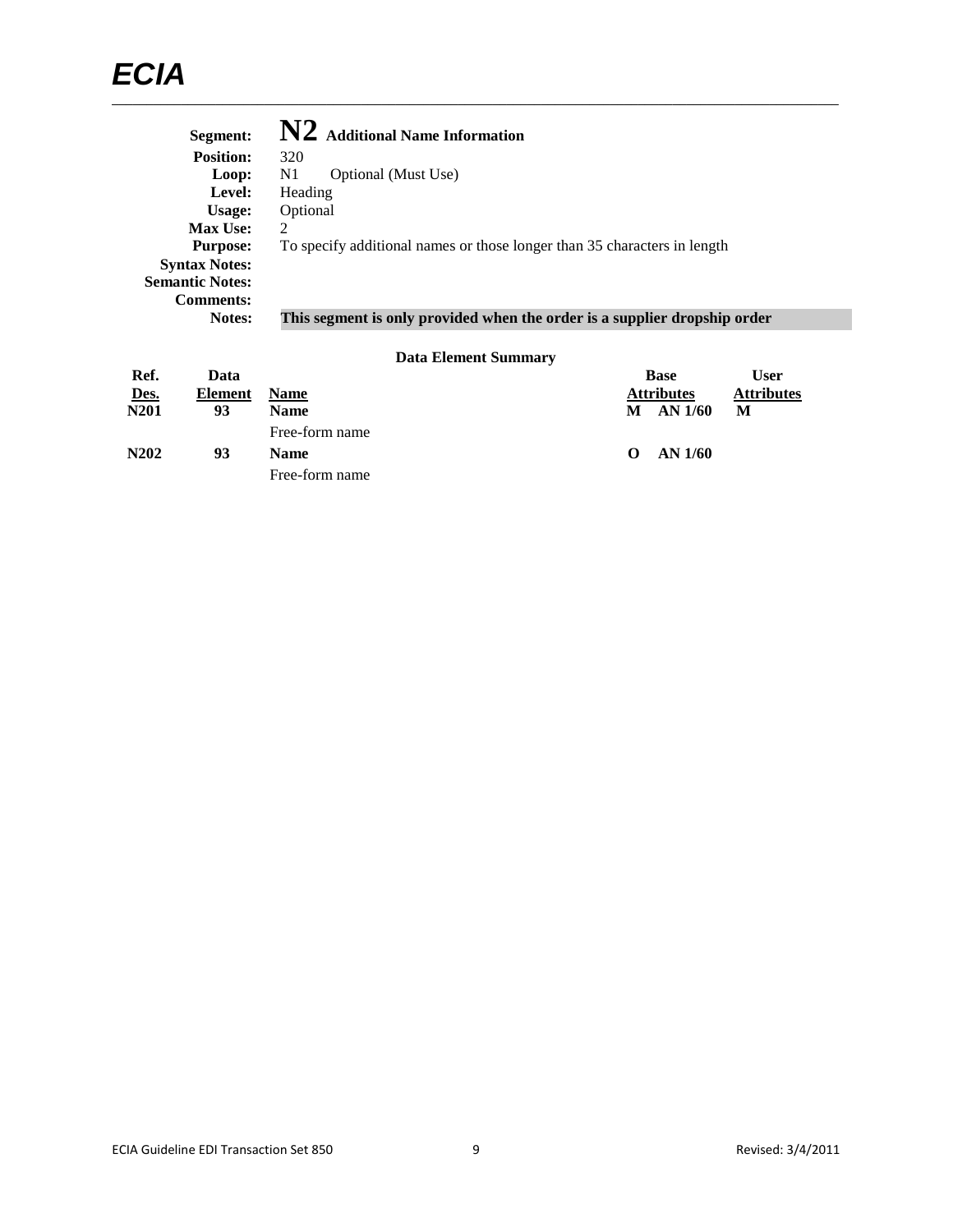| Segment:               | <b>Address Information</b>                                                |
|------------------------|---------------------------------------------------------------------------|
| <b>Position:</b>       | 330                                                                       |
| Loop:                  | N1<br>Optional (Must Use)                                                 |
| Level:                 | Heading                                                                   |
| Usage:                 | Optional                                                                  |
| <b>Max Use:</b>        | 2                                                                         |
| <b>Purpose:</b>        | To specify the location of the named party                                |
| <b>Syntax Notes:</b>   |                                                                           |
| <b>Semantic Notes:</b> |                                                                           |
| <b>Comments:</b>       |                                                                           |
| <b>Notes:</b>          | This segment is only provided when the order is a supplier dropship order |

| Ref.        | Data    |                            |          | <b>Base</b>       | User              |
|-------------|---------|----------------------------|----------|-------------------|-------------------|
| Des.        | Element | <b>Name</b>                |          | <b>Attributes</b> | <b>Attributes</b> |
| <b>N301</b> | 166     | <b>Address Information</b> | М        | AN 1/55           | M                 |
|             |         | Address information        |          |                   |                   |
| N302        | 166     | <b>Address Information</b> | $\Omega$ | AN 1/55           |                   |
|             |         | Address information        |          |                   |                   |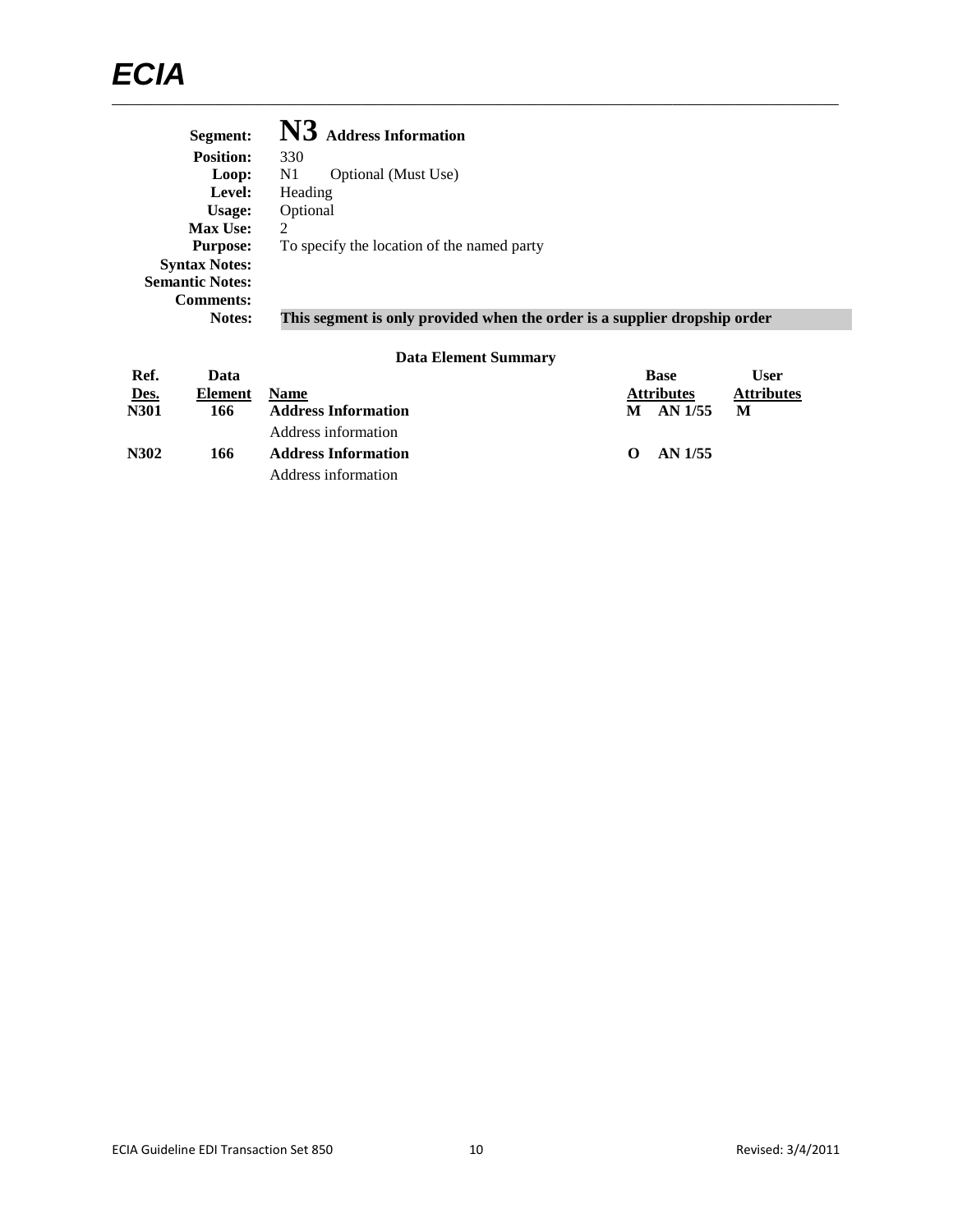| Segment:               | N4 Geographic Location                                                                                                |
|------------------------|-----------------------------------------------------------------------------------------------------------------------|
| <b>Position:</b>       | 340                                                                                                                   |
| Loop:                  | N1<br>Optional (Must Use)                                                                                             |
| Level:                 | Heading                                                                                                               |
| Usage:                 | Optional                                                                                                              |
| <b>Max Use:</b>        | >1                                                                                                                    |
| <b>Purpose:</b>        | To specify the geographic place of the named party                                                                    |
| <b>Syntax Notes:</b>   | If N406 is present, then N405 is required.<br>1                                                                       |
| <b>Semantic Notes:</b> |                                                                                                                       |
| <b>Comments:</b>       | A combination of either N401 through N404, or N405 and N406 may be adequate to<br>$\mathbf{1}$<br>specify a location. |
|                        | N402 is required only if city name (N401) is in the U.S. or Canada.<br>2                                              |
| Notes:                 | This segment is only provided when the order is a supplier dropship                                                   |

| Ref. | Data           |                                                                                                               |         | <b>Base</b>       | <b>User</b>       |
|------|----------------|---------------------------------------------------------------------------------------------------------------|---------|-------------------|-------------------|
| Des. | <b>Element</b> | <b>Name</b>                                                                                                   |         | <b>Attributes</b> | <b>Attributes</b> |
| N401 | 19             | <b>City Name</b>                                                                                              | $\bf o$ | $AN$ 2/30         |                   |
|      |                | Free-form text for city name                                                                                  |         |                   |                   |
| N402 | 156            | <b>State or Province Code</b>                                                                                 | O       | ID $2/2$          |                   |
|      |                | Code (Standard State/Province) as defined by appropriate government agency                                    |         |                   |                   |
| N403 | 116            | <b>Postal Code</b>                                                                                            |         | $ID$ 3/15         |                   |
|      |                | Code defining international postal zone code excluding punctuation and blanks (zip code<br>for United States) |         |                   |                   |
| N404 | 26             | <b>Country Code</b>                                                                                           | O       | ID $2/3$          |                   |
|      |                | Code identifying the country                                                                                  |         |                   |                   |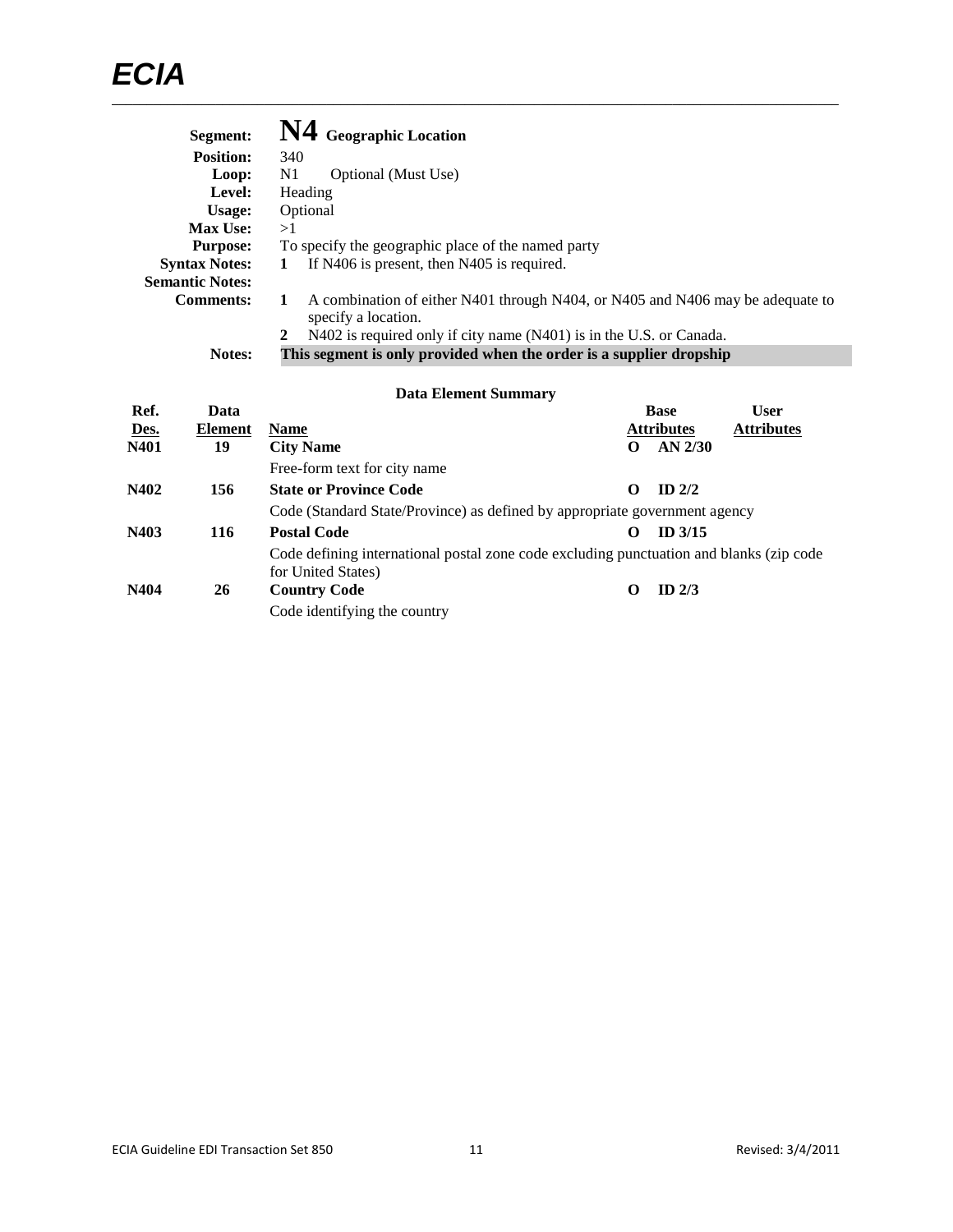|       | Segment:               |                                                                |                           | <b>REF</b> Reference Identification          |                                                                        |  |   |                   |                                                                                          |  |
|-------|------------------------|----------------------------------------------------------------|---------------------------|----------------------------------------------|------------------------------------------------------------------------|--|---|-------------------|------------------------------------------------------------------------------------------|--|
|       | <b>Position:</b>       | 350                                                            |                           |                                              |                                                                        |  |   |                   |                                                                                          |  |
|       | Loop:                  | N <sub>1</sub>                                                 |                           | Optional (Must Use)                          |                                                                        |  |   |                   |                                                                                          |  |
|       | Level:                 | Heading                                                        |                           |                                              |                                                                        |  |   |                   |                                                                                          |  |
|       | Usage:                 | Optional                                                       |                           |                                              |                                                                        |  |   |                   |                                                                                          |  |
|       | Max Use:               | 12                                                             |                           |                                              |                                                                        |  |   |                   |                                                                                          |  |
|       | <b>Purpose:</b>        |                                                                |                           | To specify identifying information           |                                                                        |  |   |                   |                                                                                          |  |
|       | <b>Syntax Notes:</b>   | 1                                                              |                           |                                              | At least one of REF02 or REF03 is required.                            |  |   |                   |                                                                                          |  |
|       |                        | 2                                                              |                           |                                              | If either C04003 or C04004 is present, then the other is required.     |  |   |                   |                                                                                          |  |
|       |                        | 3                                                              |                           |                                              | If either C04005 or C04006 is present, then the other is required.     |  |   |                   |                                                                                          |  |
|       | <b>Semantic Notes:</b> | 1<br>REF04 contains data relating to the value cited in REF02. |                           |                                              |                                                                        |  |   |                   |                                                                                          |  |
|       | <b>Comments:</b>       |                                                                |                           |                                              |                                                                        |  |   |                   |                                                                                          |  |
|       | Notes:                 |                                                                |                           |                                              | This segment provided when Price Quote number or Customer Order number |  |   |                   |                                                                                          |  |
|       |                        |                                                                | applies for/to the order. |                                              |                                                                        |  |   |                   |                                                                                          |  |
|       |                        |                                                                |                           |                                              | <b>Data Element Summary</b>                                            |  |   |                   |                                                                                          |  |
| Ref.  | Data                   |                                                                |                           |                                              |                                                                        |  |   | <b>Base</b>       | <b>User</b>                                                                              |  |
| Des.  | Element                | <b>Name</b>                                                    |                           |                                              |                                                                        |  |   | <b>Attributes</b> | <b>Attributes</b>                                                                        |  |
| REF01 | 128                    |                                                                |                           | <b>Reference Identification Qualifier</b>    |                                                                        |  | M | ID $2/3$          | M                                                                                        |  |
|       |                        |                                                                |                           | Code qualifying the Reference Identification |                                                                        |  |   |                   |                                                                                          |  |
|       |                        | <b>PR</b>                                                      |                           |                                              | <b>Price Quote Number</b>                                              |  |   |                   |                                                                                          |  |
| REF02 | 127                    | <b>Reference Identification</b>                                |                           |                                              |                                                                        |  | X | <b>AN 1/30</b>    |                                                                                          |  |
|       |                        |                                                                |                           | Reference Identification Qualifier           |                                                                        |  |   |                   | Reference information as defined for a particular Transaction Set or as specified by the |  |

**Note: Other codes may be used in REF01 (element 128) besides that listed above. But, the codes must be mutually agreed upon before they are used.**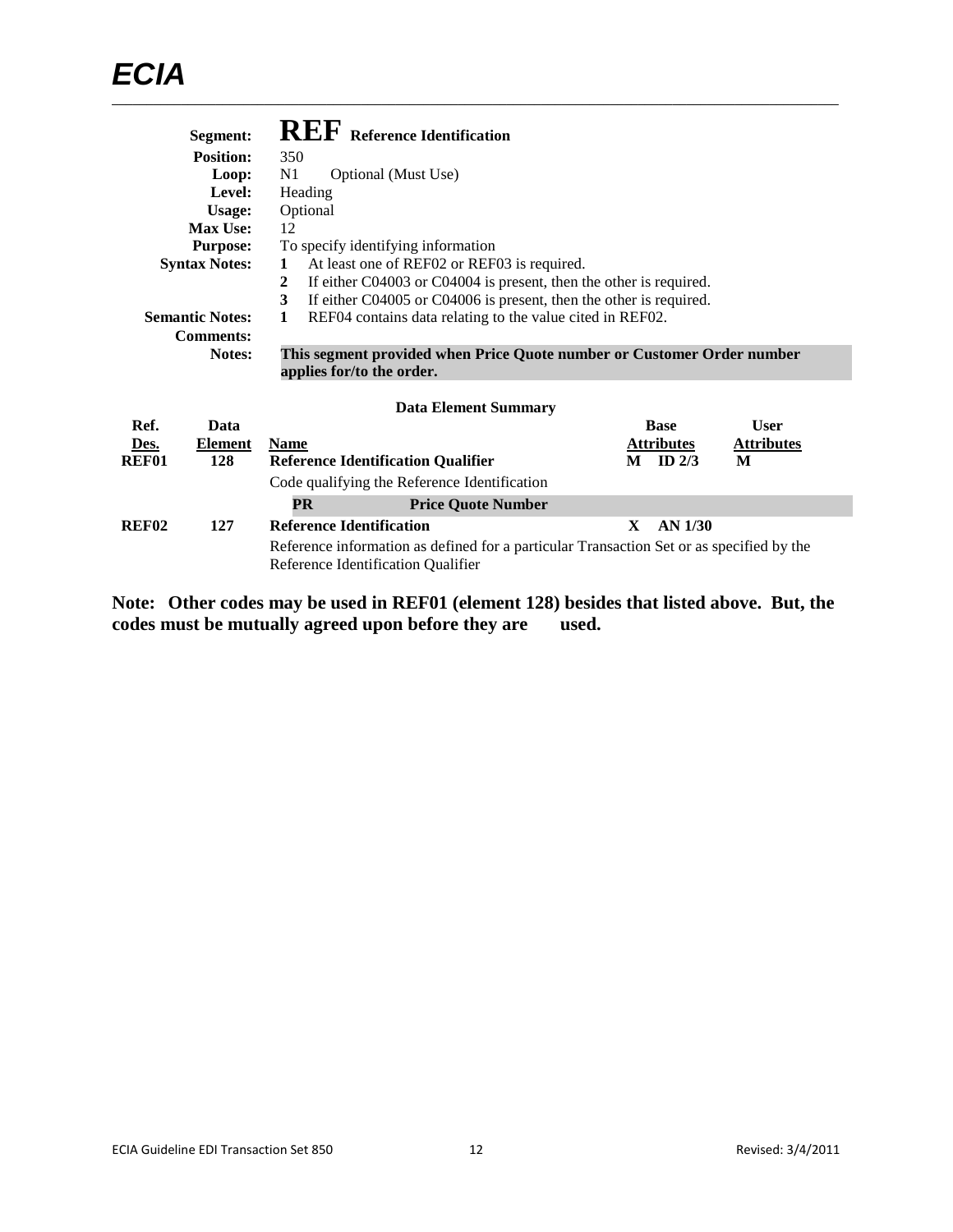|   | Segment:               |                  |                              | PER Administrative Communications Contact                                               |              |                   |
|---|------------------------|------------------|------------------------------|-----------------------------------------------------------------------------------------|--------------|-------------------|
|   | <b>Position:</b>       | 360              |                              |                                                                                         |              |                   |
|   | Loop:                  | N1               | Optional                     |                                                                                         |              |                   |
|   | Level:                 | Heading          |                              |                                                                                         |              |                   |
|   | <b>Usage:</b>          | Optional         |                              |                                                                                         |              |                   |
|   | <b>Max Use:</b>        | >1               |                              |                                                                                         |              |                   |
|   | <b>Purpose:</b>        |                  |                              | To identify a person or office to whom administrative communications should be directed |              |                   |
|   | <b>Syntax Notes:</b>   | 1                |                              | If either PER03 or PER04 is present, then the other is required.                        |              |                   |
|   |                        | $\boldsymbol{2}$ |                              | If either PER05 or PER06 is present, then the other is required.                        |              |                   |
|   |                        | 3                |                              | If either PER07 or PER08 is present, then the other is required.                        |              |                   |
|   | <b>Semantic Notes:</b> |                  |                              |                                                                                         |              |                   |
|   | <b>Comments:</b>       |                  |                              |                                                                                         |              |                   |
|   | Notes:                 |                  |                              | Segment only sent if Contact info is available for this address type                    |              |                   |
|   |                        |                  |                              |                                                                                         |              |                   |
|   |                        |                  |                              | <b>Data Element Summary</b>                                                             |              |                   |
|   | Ref.                   | Data             |                              |                                                                                         |              |                   |
|   | Des.                   | <b>Element</b>   | <b>Name</b>                  |                                                                                         |              | <b>Attributes</b> |
| M | <b>PER01</b>           | 366              | <b>Contact Function Code</b> |                                                                                         | M            | $ID$ 2/2          |
|   |                        |                  |                              | Code identifying the major duty or responsibility of the person or group named          |              |                   |
|   |                        |                  | IC                           | <b>Information Contact</b>                                                              |              |                   |
|   |                        |                  | <b>BD</b>                    | <b>Buyer Name or Department</b>                                                         |              |                   |
|   | <b>PER02</b>           | 93               | <b>Contact Name</b>          |                                                                                         | $\mathbf{X}$ | AN 1/60           |
|   |                        |                  | Free-form name               |                                                                                         |              |                   |
|   |                        |                  |                              |                                                                                         |              |                   |
|   | <b>PER03</b>           | 365              |                              | <b>Communication Number Qualifier</b>                                                   | $\mathbf{X}$ | ID $2/2$          |
|   |                        |                  |                              | Code identifying the type of communication number                                       |              |                   |
|   |                        |                  | TE                           | <b>Telephone</b>                                                                        |              |                   |
|   |                        |                  | EM                           | Email                                                                                   |              |                   |
|   | <b>PER04</b>           | 364              | <b>Communication Number</b>  |                                                                                         | $\mathbf{x}$ | <b>AN 1/80</b>    |
|   |                        |                  | applicable                   | Complete communications number including country or area code when                      |              |                   |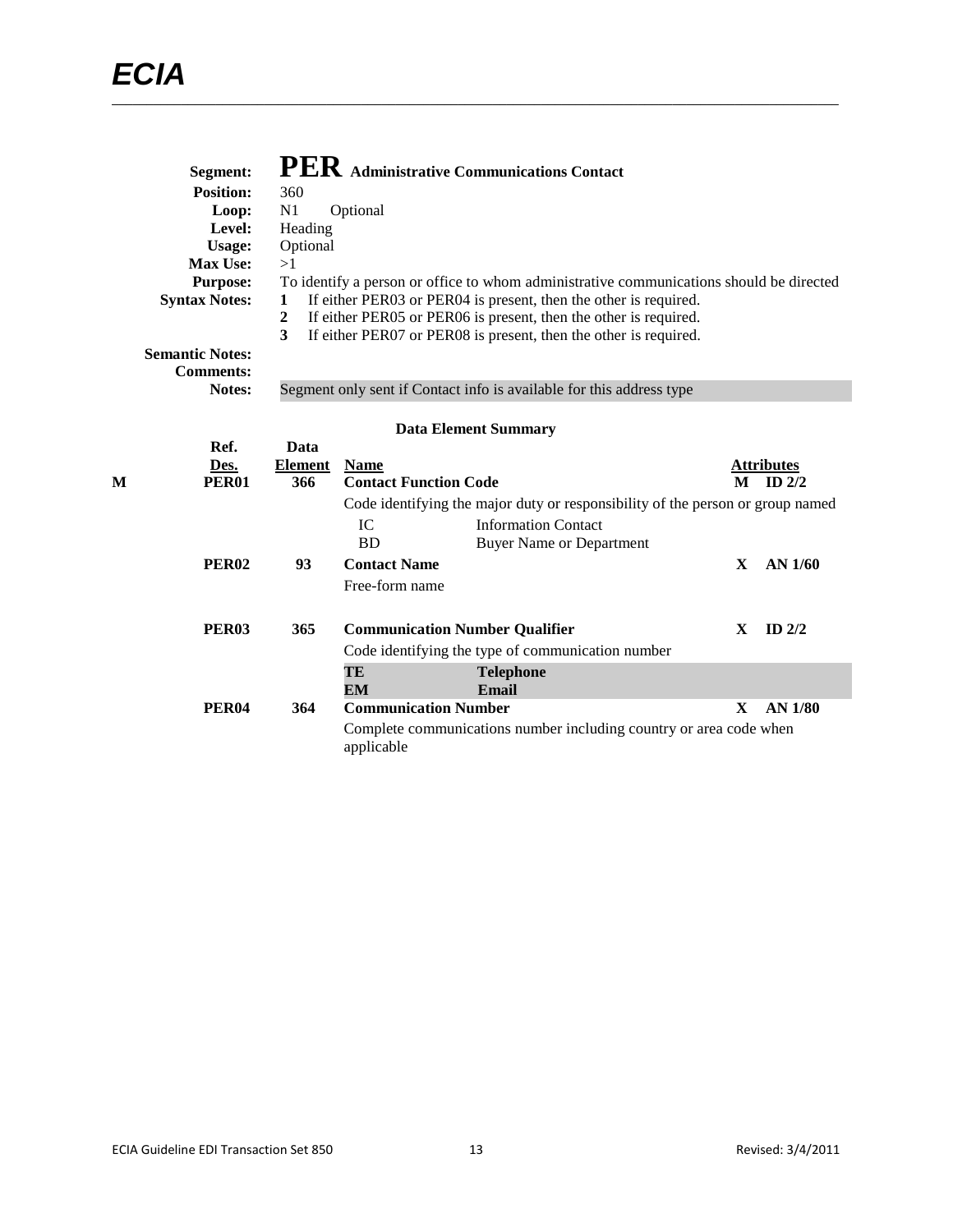| Segment:               | FOB F.O.B. Related Instructions                                                           |
|------------------------|-------------------------------------------------------------------------------------------|
| <b>Position:</b>       | 370                                                                                       |
| Loop:                  | N1<br>Optional                                                                            |
| Level:                 | Heading                                                                                   |
| Usage:                 | Optional                                                                                  |
| Max Use:               |                                                                                           |
| <b>Purpose:</b>        | To specify transportation instructions relating to shipment                               |
| <b>Syntax Notes:</b>   | If FOB03 is present, then FOB02 is required.<br>1                                         |
|                        | If FOB04 is present, then FOB05 is required.<br>2                                         |
|                        | 3<br>If FOB07 is present, then FOB06 is required.                                         |
|                        | If FOB08 is present, then FOB09 is required.<br>4                                         |
| <b>Semantic Notes:</b> | FOB01 indicates which party will pay the carrier.<br>1                                    |
|                        | 2<br>FOB02 is the code specifying transportation responsibility location.                 |
|                        | 3<br>FOB06 is the code specifying the title passage location.                             |
|                        | FOB08 is the code specifying the point at which the risk of loss transfers. This may<br>4 |
|                        | be different than the location specified in FOB02/FOB03 and FOB06/FOB07.                  |
| <b>Comments:</b>       |                                                                                           |
| <b>Usage Notes:</b>    | This segment may be used or omitted                                                       |

|                   | <b>Data Element Summary</b> |                                                                                            |                   |                   |   |  |
|-------------------|-----------------------------|--------------------------------------------------------------------------------------------|-------------------|-------------------|---|--|
| Ref.              | Data                        |                                                                                            | <b>Base</b>       | <b>User</b>       |   |  |
| Des.              | <b>Element</b>              | <b>Name</b>                                                                                | <b>Attributes</b> | <b>Attributes</b> |   |  |
| <b>FOB01</b>      | 146                         | <b>Shipment Method of Payment</b>                                                          | M                 | $ID$ 2/2          | M |  |
|                   |                             | Code identifying payment terms for transportation charges                                  |                   |                   |   |  |
|                   |                             | PC – Prepaid but charge to buyer                                                           |                   |                   |   |  |
| <b>FOB02</b>      | 309                         | <b>Location Qualifier</b>                                                                  | X                 | ID $1/2$          |   |  |
|                   |                             | Code identifying type of location                                                          |                   |                   |   |  |
|                   |                             | <b>Not used</b>                                                                            |                   |                   |   |  |
| <b>FOB03</b>      | 352                         | <b>Description</b>                                                                         | $\Omega$          | AN 1/80           |   |  |
|                   |                             | A free-form description to clarify the related data elements and their content             |                   |                   |   |  |
|                   |                             | <b>Not</b> used                                                                            |                   |                   |   |  |
| <b>FOB04</b>      | 334                         | <b>Transportation Terms Qualifier Code</b>                                                 | $\Omega$          | $ID$ 2/2          |   |  |
|                   |                             | Code identifying the source of the transportation terms                                    |                   |                   |   |  |
|                   |                             | Refer to 004010 Data Element Dictionary for acceptable code values.                        |                   |                   |   |  |
| FOB <sub>05</sub> | 335                         | <b>Transportation Terms Code</b>                                                           | $\mathbf{X}$      | ID <sub>3/3</sub> |   |  |
|                   |                             | Code identifying the trade terms which apply to the shipment transportation responsibility |                   |                   |   |  |
|                   |                             | <b>FOB</b>                                                                                 |                   |                   |   |  |
| <b>FOB06</b>      | 309                         | <b>Location Qualifier</b>                                                                  | $\mathbf{x}$      | ID <sub>1/2</sub> |   |  |
|                   |                             | Code identifying type of location                                                          |                   |                   |   |  |
|                   |                             | <b>DE-Destination</b>                                                                      |                   |                   |   |  |
|                   |                             | $OR - Origin$                                                                              |                   |                   |   |  |
|                   |                             | <b>FA</b> - Factory                                                                        |                   |                   |   |  |
| <b>FOB07</b>      | 352                         | <b>Description</b>                                                                         | $\Omega$          | AN 1/80           |   |  |
|                   |                             | A free-form description to clarify the related data elements and their content             |                   |                   |   |  |
|                   |                             | <b>Not</b> used                                                                            |                   |                   |   |  |
| <b>FOB08</b>      | 54                          | <b>Risk of Loss Code</b>                                                                   | O                 | ID $2/2$          |   |  |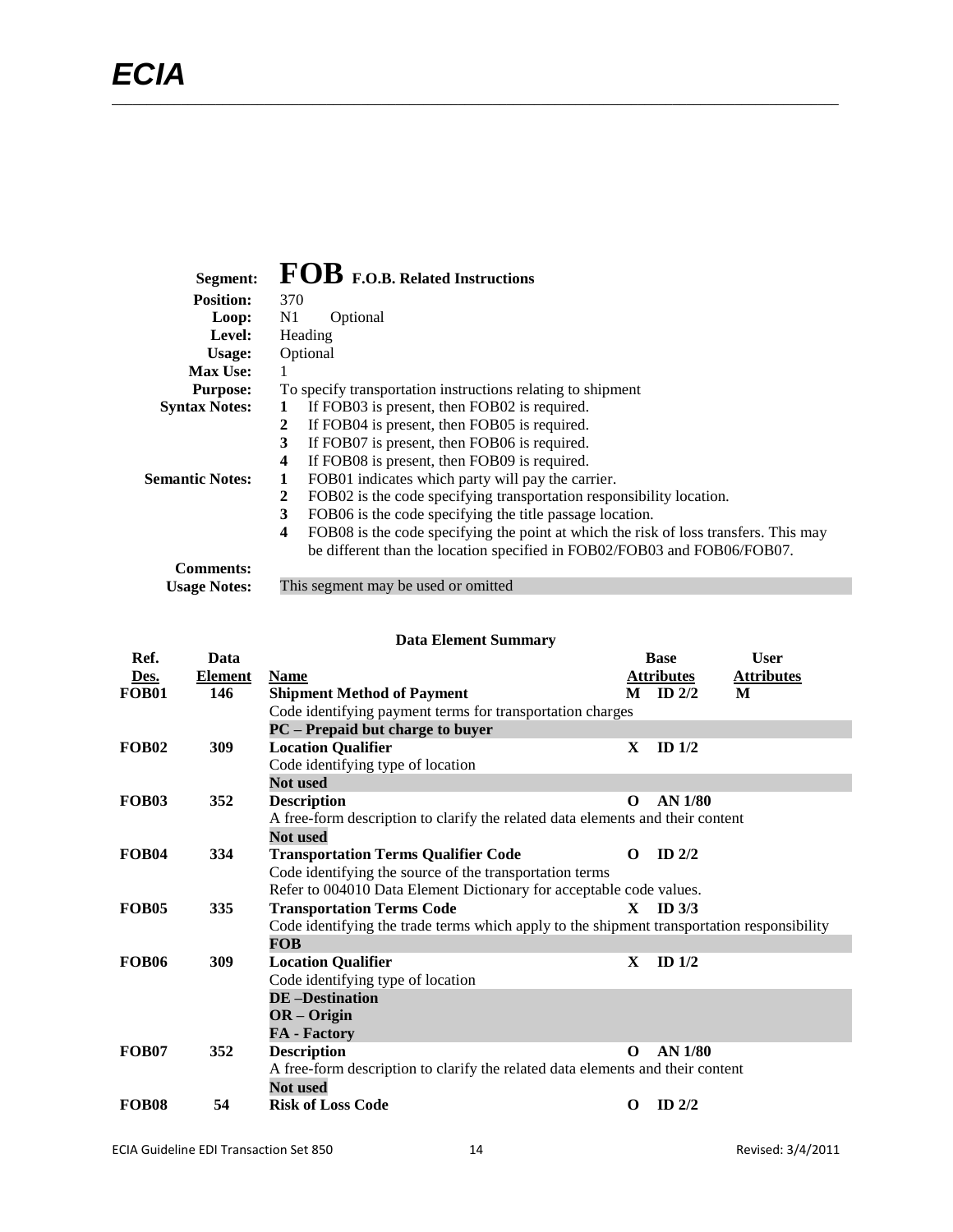# *ECIA*

Code specifying where responsibility for risk of loss passes **Not used**<br>**Description FOB09 352 Description X AN 1/80** A free-form description to clarify the related data elements and their content **Not used**

\_\_\_\_\_\_\_\_\_\_\_\_\_\_\_\_\_\_\_\_\_\_\_\_\_\_\_\_\_\_\_\_\_\_\_\_\_\_\_\_\_\_\_\_\_\_\_\_\_\_\_\_\_\_\_\_\_\_\_\_\_\_\_\_\_\_\_\_\_\_\_\_\_\_\_\_\_\_\_\_\_\_\_\_\_\_\_\_\_\_\_\_\_\_\_\_\_\_\_\_\_\_\_\_\_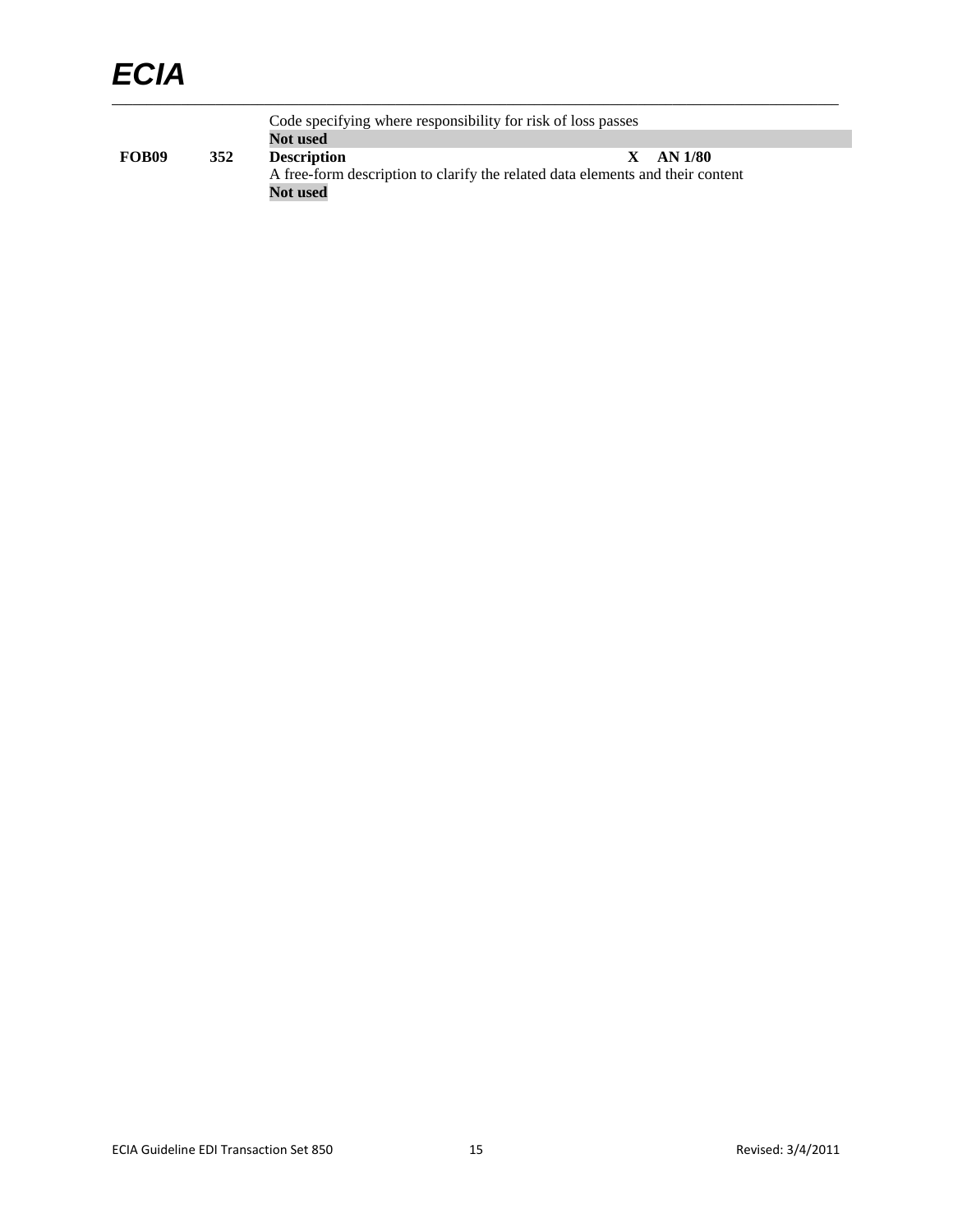| Segment:               | TD5 Carrier Details (Routing Sequence/Transit Time)                                     |
|------------------------|-----------------------------------------------------------------------------------------|
| <b>Position:</b>       | 390                                                                                     |
| Loop:                  | Optional (Must Use)<br>N1                                                               |
| Level:                 | Heading                                                                                 |
| Usage:                 | Optional (Recommended)                                                                  |
| <b>Max Use:</b>        | 12                                                                                      |
| <b>Purpose:</b>        | To specify the carrier and sequence of routing and provide transit time information     |
| <b>Syntax Notes:</b>   | At least one of TD502 TD504 TD505 TD506 or TD512 is required.                           |
|                        | If TD502 is present, then TD503 is required.<br>2                                       |
|                        | If TD507 is present, then TD508 is required.<br>3                                       |
|                        | If TD510 is present, then TD511 is required.<br>4                                       |
|                        | 5<br>If TD513 is present, then TD512 is required.                                       |
|                        | If TD514 is present, then TD513 is required.<br>6                                       |
|                        | If TD515 is present, then TD512 is required.<br>7                                       |
| <b>Semantic Notes:</b> | TD515 is the country where the service is to be performed.<br>1                         |
| <b>Comments:</b>       | When specifying a routing sequence to be used for the shipment movement in lieu of<br>1 |
|                        | specifying each carrier within the movement, use TD502 to identify the party            |
|                        | responsible for defining the routing sequence, and use TD503 to identify the actual     |
|                        | routing sequence, specified by the party identified in TD502.                           |

|              | <b>Data Element Summary</b> |                                        |                                                                                               |          |                   |                   |
|--------------|-----------------------------|----------------------------------------|-----------------------------------------------------------------------------------------------|----------|-------------------|-------------------|
| Ref.         | Data                        |                                        |                                                                                               |          | <b>Base</b>       | <b>User</b>       |
| Des.         | Element                     | <b>Name</b>                            |                                                                                               |          | <b>Attributes</b> | <b>Attributes</b> |
| <b>TD501</b> | 133                         | <b>Routing Sequence Code</b>           |                                                                                               | $\Omega$ | ID $1/2$          |                   |
|              |                             |                                        | Code describing the relationship of a carrier to a specific shipment movement                 |          |                   |                   |
|              |                             | O                                      | Origin Carrier (Air, Motor, or Ocean)                                                         |          |                   |                   |
| <b>TD502</b> | 66                          | <b>Identification Code Qualifier</b>   |                                                                                               | X.       | ID <sub>1/2</sub> |                   |
|              |                             |                                        | Code designating the system/method of code structure used for Identification Code (67)        |          |                   |                   |
|              |                             | 2<br>92                                | <b>Standard Carrier Abbreviation Code (SCAC)</b><br><b>Assigned by Buyer or Buyer's Agent</b> |          |                   |                   |
| TD503        | 67                          | <b>Identification Code</b>             |                                                                                               | X.       | $AN$ 2/80         |                   |
|              |                             | Code identifying a party or other code |                                                                                               |          |                   |                   |
|              |                             | <b>Carrier Code</b>                    |                                                                                               |          |                   |                   |
| <b>TD504</b> | 91                          | <b>Air Identification</b>              |                                                                                               |          |                   |                   |
|              |                             |                                        | Code specifying the method or type of transportation for the shipment                         |          |                   |                   |
|              |                             | A                                      | <b>Air Code</b>                                                                               |          |                   |                   |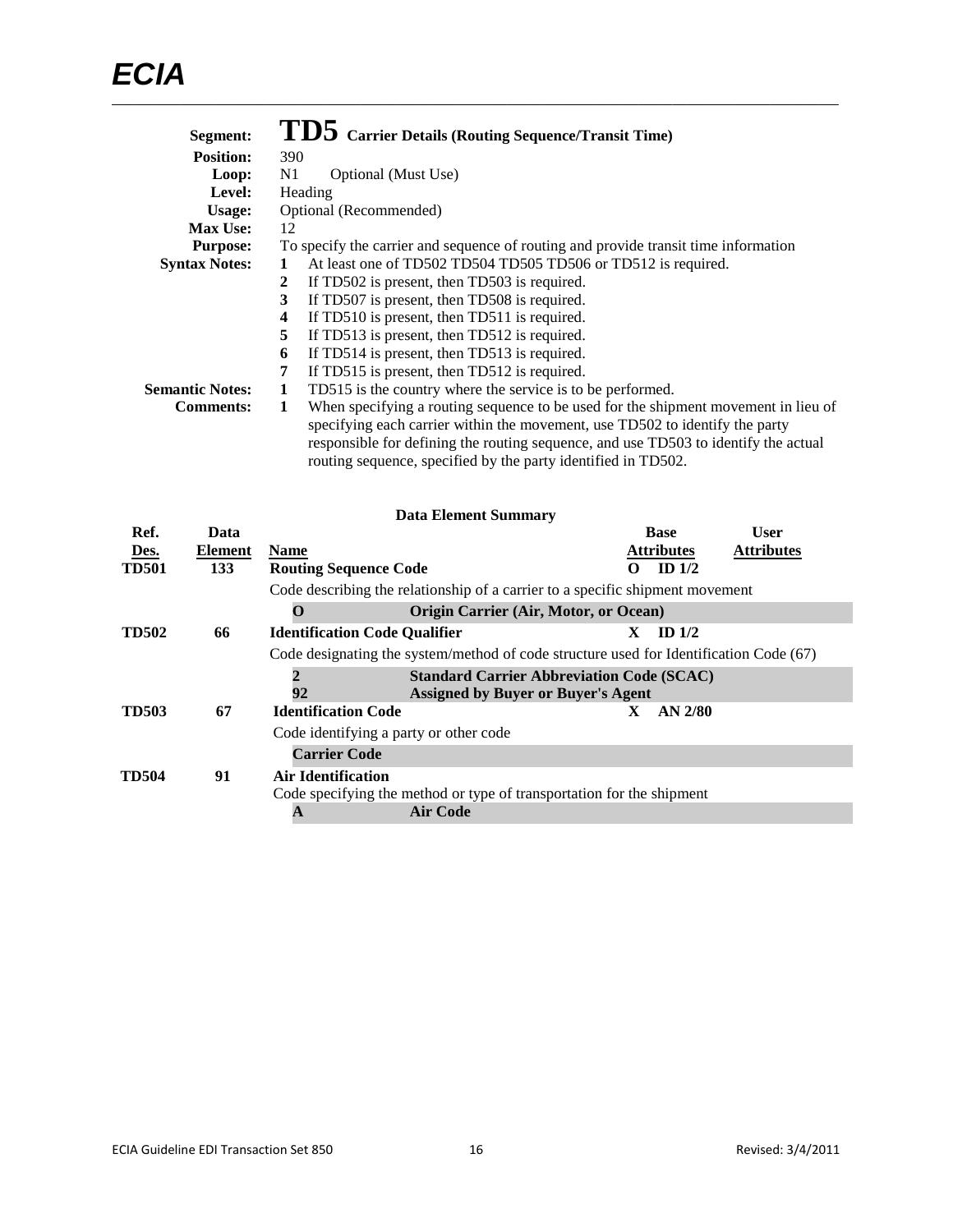| Segment:               | PO1<br><b>Baseline Item Data</b>                                                       |
|------------------------|----------------------------------------------------------------------------------------|
| <b>Position:</b>       | 010                                                                                    |
| Loop:                  | PO <sub>1</sub><br>Mandatory                                                           |
| Level:                 | Detail                                                                                 |
| Usage:                 | Mandatory                                                                              |
| <b>Max Use:</b>        | 1                                                                                      |
| <b>Purpose:</b>        | To specify basic and most frequently used line item data                               |
| <b>Syntax Notes:</b>   | If PO103 is present, then PO102 is required.<br>1                                      |
|                        | If PO105 is present, then PO104 is required.<br>2                                      |
|                        | If either PO106 or PO107 is present, then the other is required.<br>3                  |
|                        | If either PO108 or PO109 is present, then the other is required.<br>4                  |
|                        | 5<br>If either PO110 or PO111 is present, then the other is required.                  |
|                        | If either PO112 or PO113 is present, then the other is required.<br>6                  |
|                        | If either PO114 or PO115 is present, then the other is required.<br>7                  |
|                        | If either PO116 or PO117 is present, then the other is required.<br>8                  |
|                        | If either PO118 or PO119 is present, then the other is required.<br>9                  |
|                        | If either PO120 or PO121 is present, then the other is required.<br>10                 |
|                        | If either PO122 or PO123 is present, then the other is required.<br>11                 |
|                        | If either PO124 or PO125 is present, then the other is required.<br>12                 |
| <b>Semantic Notes:</b> |                                                                                        |
| <b>Comments:</b>       | See the Data Element Dictionary for a complete list of IDs.<br>1                       |
|                        | PO101 is the line item identification.<br>2                                            |
|                        | 3<br>PO106 through PO125 provides for ten different product/service IDs per each item. |

For example: Case, Color, Drawing No., U.P.C. No., ISBN No., Model No., or SKU.

|                                                                                       | <b>Data Element Summary</b> |                                                     |                                                                                     |              |                   |                   |  |  |
|---------------------------------------------------------------------------------------|-----------------------------|-----------------------------------------------------|-------------------------------------------------------------------------------------|--------------|-------------------|-------------------|--|--|
| Ref.                                                                                  | Data                        |                                                     |                                                                                     |              | <b>Base</b>       | <b>User</b>       |  |  |
| Des.                                                                                  | <b>Element</b>              | <b>Name</b>                                         |                                                                                     |              | <b>Attributes</b> | <b>Attributes</b> |  |  |
| <b>PO101</b>                                                                          | 350                         | <b>Assigned Identification</b>                      |                                                                                     | $\Omega$     | AN 1/20           |                   |  |  |
|                                                                                       |                             |                                                     | Alphanumeric characters assigned for differentiation within a transaction set       |              |                   |                   |  |  |
|                                                                                       |                             | Line Item number for Purchase order.                |                                                                                     |              |                   |                   |  |  |
| <b>PO102</b>                                                                          | 330                         | <b>Quantity Ordered</b>                             |                                                                                     | $\mathbf{X}$ | R 1/15            |                   |  |  |
|                                                                                       |                             | Quantity ordered                                    |                                                                                     |              |                   |                   |  |  |
| <b>PO103</b>                                                                          | 355                         | <b>Unit or Basis for Measurement Code</b>           |                                                                                     | $\Omega$     | $ID$ 2/2          |                   |  |  |
|                                                                                       |                             |                                                     | Code specifying the units in which a value is being expressed, or manner in which a |              |                   |                   |  |  |
|                                                                                       |                             | measurement has been taken                          |                                                                                     |              |                   |                   |  |  |
|                                                                                       |                             | EA                                                  | Each                                                                                |              |                   |                   |  |  |
|                                                                                       |                             | IN                                                  | Inch                                                                                |              |                   |                   |  |  |
|                                                                                       |                             | FT                                                  | Foot                                                                                |              |                   |                   |  |  |
|                                                                                       |                             | CM                                                  | <b>Centimeter</b>                                                                   |              |                   |                   |  |  |
|                                                                                       |                             | $\overline{\text{MR}}$                              | <b>Meter</b>                                                                        |              |                   |                   |  |  |
| <b>PO104</b>                                                                          | 212                         | <b>Unit Price</b>                                   |                                                                                     | $\mathbf{x}$ | R <sub>1/17</sub> |                   |  |  |
|                                                                                       |                             | Price per unit of product, service, commodity, etc. |                                                                                     |              |                   |                   |  |  |
|                                                                                       |                             |                                                     | Unit Price with a maximum of five decimal places.                                   |              |                   |                   |  |  |
| <b>PO105</b>                                                                          | 639                         | <b>Basis of Unit Price Code</b>                     |                                                                                     | $\Omega$     | $ID$ $2/2$        |                   |  |  |
|                                                                                       |                             | Code identifying the type of unit price for an item |                                                                                     |              |                   |                   |  |  |
|                                                                                       |                             | PE                                                  | <b>Price per Each</b>                                                               |              |                   |                   |  |  |
|                                                                                       |                             | <b>HP</b>                                           | <b>Price per Hundred</b>                                                            |              |                   |                   |  |  |
|                                                                                       |                             | TP                                                  | <b>Price per Thousand</b>                                                           |              |                   |                   |  |  |
| <b>PO106</b>                                                                          | 235                         | <b>Product/Service ID Qualifier</b>                 |                                                                                     | X            | $ID$ 2/2          |                   |  |  |
| Code identifying the type/source of the descriptive number used in Product/Service ID |                             |                                                     |                                                                                     |              |                   |                   |  |  |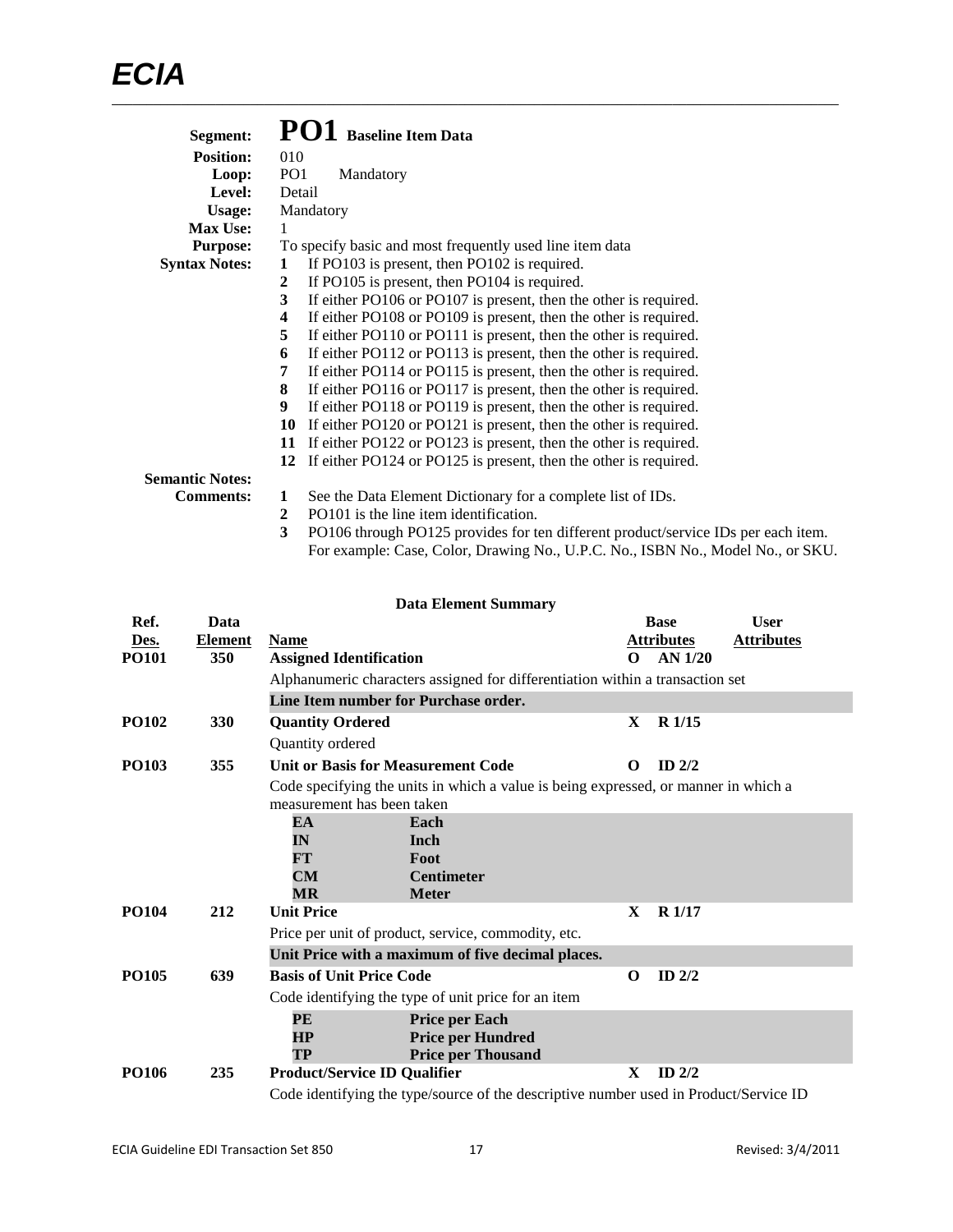# *ECIA* \_\_\_\_\_\_\_\_\_\_\_\_\_\_\_\_\_\_\_\_\_\_\_\_\_\_\_\_\_\_\_\_\_\_\_\_\_\_\_\_\_\_\_\_\_\_\_\_\_\_\_\_\_\_\_\_\_\_\_\_\_\_\_\_\_\_\_\_\_\_\_\_\_\_\_\_\_\_\_\_\_\_\_\_\_\_\_\_\_\_\_\_\_\_\_\_\_\_\_\_\_\_\_\_\_

|              |     | (234)                                                                                                                                        |   |                    |
|--------------|-----|----------------------------------------------------------------------------------------------------------------------------------------------|---|--------------------|
|              |     | VP<br><b>Vendor's (Seller's) Part Number</b>                                                                                                 |   |                    |
| <b>PO107</b> | 234 | <b>Product/Service ID</b>                                                                                                                    | X | AN <sub>1/48</sub> |
|              |     | Identifying number for a product or service                                                                                                  |   |                    |
|              |     | Supplier's part number callout. If Supplier and buyer use the same part number<br>callout, only the VP (supplier's part number) is provided. |   |                    |
| <b>PO108</b> | 235 | <b>Product/Service ID Qualifier</b>                                                                                                          |   | $ID$ 2/2           |
|              |     | Code identifying the type/source of the descriptive number used in Product/Service ID<br>(234)                                               |   |                    |
|              |     | BP<br><b>Buyer's Part Number</b>                                                                                                             |   |                    |
| <b>PO109</b> | 234 | <b>Product/Service ID</b>                                                                                                                    | X | AN <sub>1/48</sub> |
|              |     | Identifying number for a product or service                                                                                                  |   |                    |
|              |     | Buyer's in-house part number callout for the Supplier's part number.                                                                         |   |                    |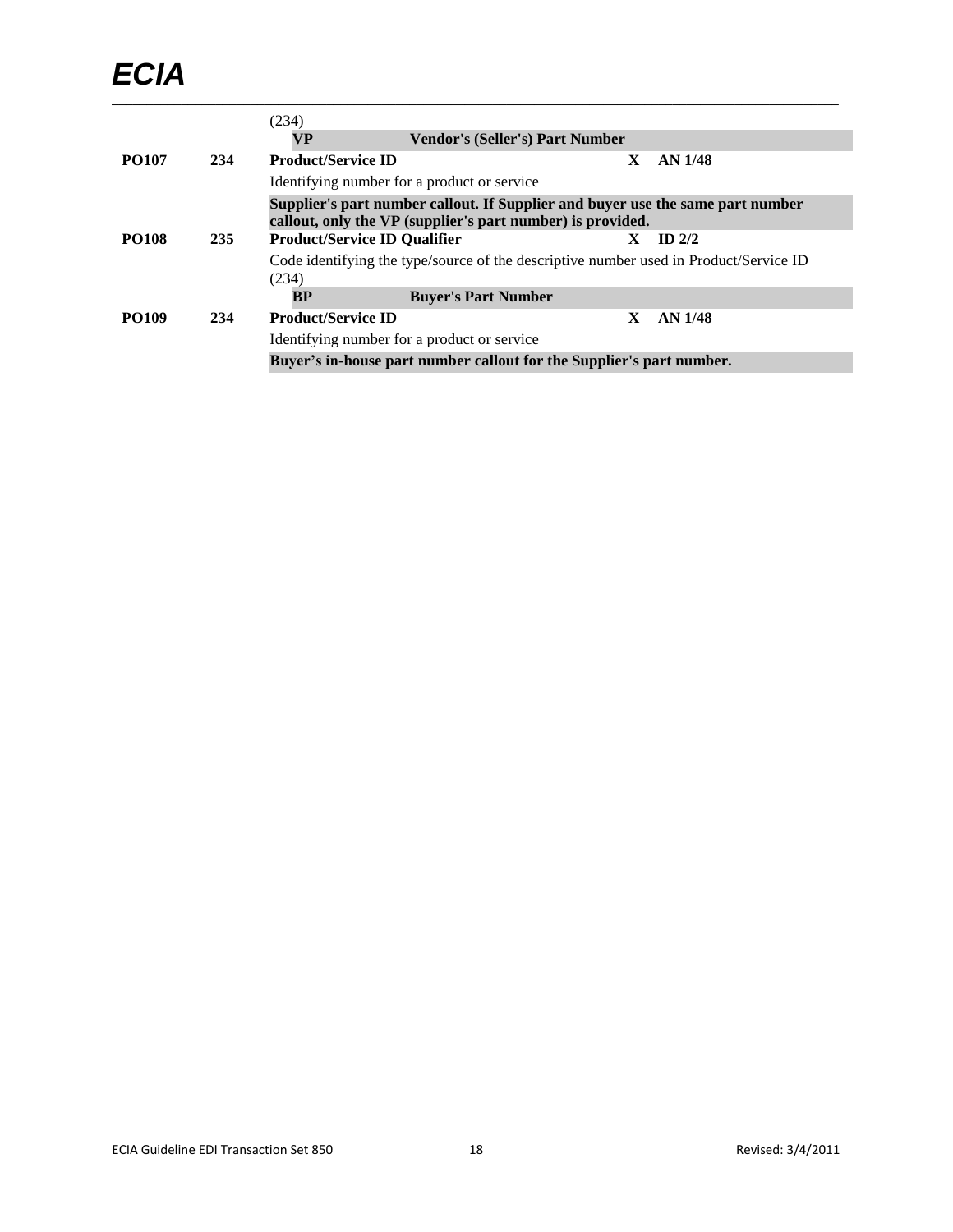|                       | Segment:<br><b>Position:</b><br>Loop:<br>Level:<br><b>Usage:</b><br>Max Use:<br><b>Purpose:</b><br><b>Syntax Notes:</b><br><b>Semantic Notes:</b><br><b>Comments:</b> | 100<br>PO <sub>1</sub><br>Detail<br>Optional<br>>1<br>1<br>$\overline{2}$<br>3<br>1         | Mandatory | <b>REF</b> Reference Identification<br>To specify identifying information<br>At least one of REF02 or REF03 is required.<br>If either C04003 or C04004 is present, then the other is required.<br>If either C04005 or C04006 is present, then the other is required.<br>REF04 contains data relating to the value cited in REF02. |   |                                                  |                                       |
|-----------------------|-----------------------------------------------------------------------------------------------------------------------------------------------------------------------|---------------------------------------------------------------------------------------------|-----------|-----------------------------------------------------------------------------------------------------------------------------------------------------------------------------------------------------------------------------------------------------------------------------------------------------------------------------------|---|--------------------------------------------------|---------------------------------------|
|                       | Notes:                                                                                                                                                                |                                                                                             |           | The detail level REF segment is provided to convey line item specific reference<br>information when applicable.                                                                                                                                                                                                                   |   |                                                  |                                       |
| Ref.<br>Des.<br>REF01 | Data<br><b>Element</b><br>128                                                                                                                                         | <b>Name</b>                                                                                 |           | <b>Data Element Summary</b><br><b>Reference Identification Qualifier</b><br>Code qualifying the Reference Identification                                                                                                                                                                                                          |   | <b>Base</b><br><b>Attributes</b><br>$M$ ID $2/3$ | <b>User</b><br><b>Attributes</b><br>M |
|                       |                                                                                                                                                                       | $\overline{\mathbf{C}}\mathbf{O}$<br>DQ<br>GC<br>GP<br><b>PR</b><br>$\mathbf{Z} \mathbf{Z}$ |           | <b>Customer Order</b><br><b>Delivery Quote Number</b><br><b>Government Contract Number</b><br><b>Government Priority Number</b><br><b>Price Quote Number</b><br><b>Mutually Defined</b>                                                                                                                                           |   |                                                  |                                       |
| REF02                 | 127                                                                                                                                                                   | <b>Reference Identification</b>                                                             |           | Reference information as defined for a particular Transaction Set or as specified by the<br>Reference Identification Qualifier                                                                                                                                                                                                    | X | <b>AN 1/30</b>                                   |                                       |

**Note: Other codes may be used in REF01 (element 128) besides those listed above. But, the codes must be mutually agreed upon before they are used.**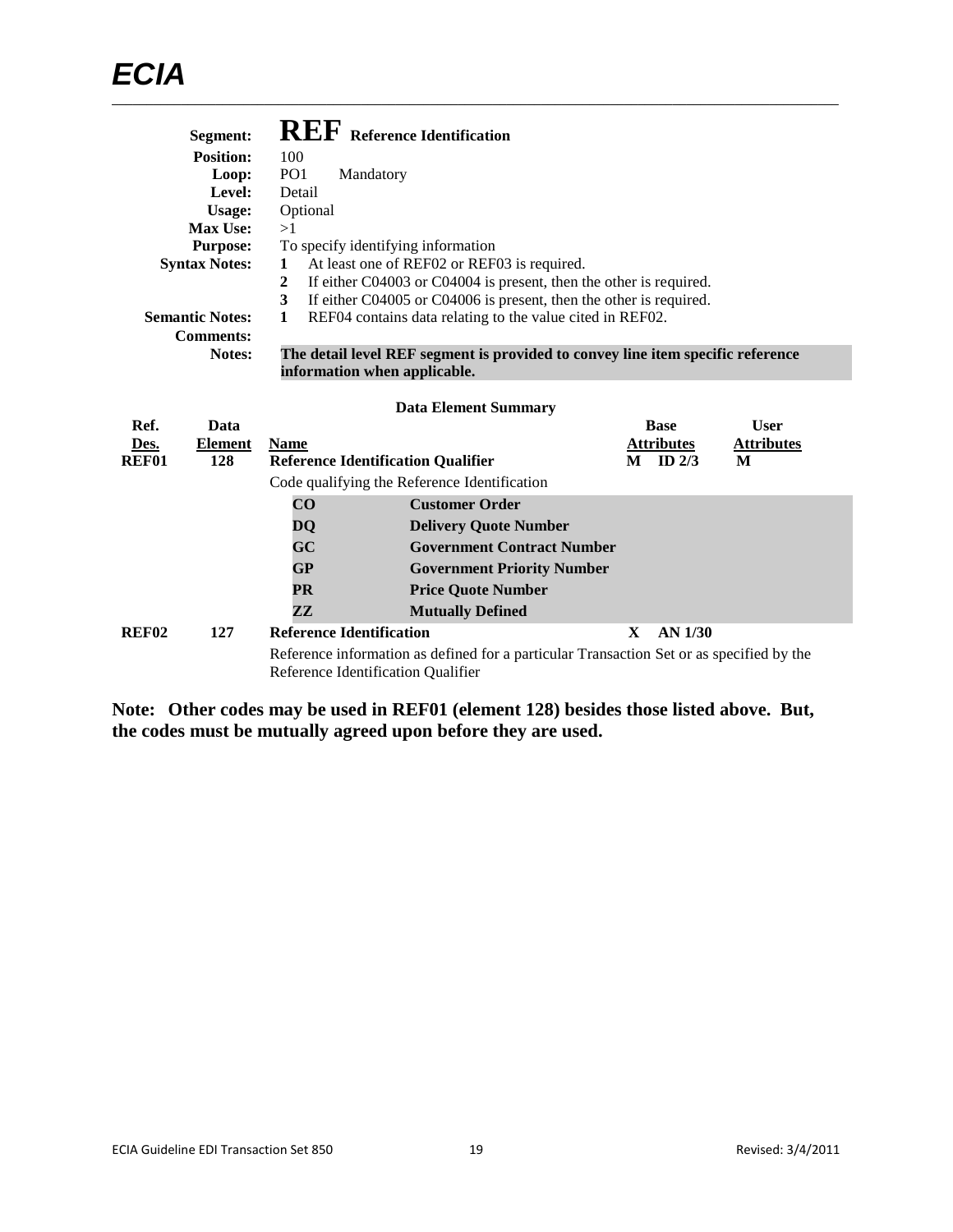| Segment:               | <b>SCH</b> Line Item Schedule                                              |
|------------------------|----------------------------------------------------------------------------|
| <b>Position:</b>       | 295                                                                        |
| Loop:                  | <b>SCH</b><br>Optional (Must Use)                                          |
| Level:                 | Detail                                                                     |
| Usage:                 | Optional (Must Use)                                                        |
| <b>Max Use:</b>        | 1                                                                          |
| <b>Purpose:</b>        | To specify the data for scheduling a specific line-item                    |
| <b>Syntax Notes:</b>   | If SCH03 is present, then SCH04 is required.<br>1                          |
|                        | If SCH08 is present, then at least one of SCH09 or SCH10 is required.<br>2 |
|                        | If SCH09 is present, then SCH08 is required.<br>3                          |
|                        | If SCH10 is present, then SCH08 is required.<br>4                          |
| <b>Semantic Notes:</b> | SCH <sub>12</sub> is the schedule identification.                          |
| <b>Comments:</b>       | SCH05 specifies the interpretation to be used for SCH06 and SCH07.<br>1    |
| <b>Usage Notes:</b>    | Required                                                                   |

| <b>Data Element Summary</b> |               |                           |                                                                                                                                                           |                                                             |                                                                                                                                         |  |  |  |
|-----------------------------|---------------|---------------------------|-----------------------------------------------------------------------------------------------------------------------------------------------------------|-------------------------------------------------------------|-----------------------------------------------------------------------------------------------------------------------------------------|--|--|--|
| Data                        |               |                           |                                                                                                                                                           |                                                             | <b>User</b>                                                                                                                             |  |  |  |
| Element                     | <b>Name</b>   |                           |                                                                                                                                                           |                                                             | <b>Attributes</b>                                                                                                                       |  |  |  |
| 380                         | Quantity      |                           |                                                                                                                                                           |                                                             | M                                                                                                                                       |  |  |  |
|                             |               |                           |                                                                                                                                                           |                                                             |                                                                                                                                         |  |  |  |
| 355                         |               |                           | M                                                                                                                                                         | ID $2/2$                                                    | M                                                                                                                                       |  |  |  |
|                             |               |                           |                                                                                                                                                           |                                                             |                                                                                                                                         |  |  |  |
|                             | EA            | Each                      |                                                                                                                                                           |                                                             |                                                                                                                                         |  |  |  |
|                             | $\mathbf{IN}$ | Inch                      |                                                                                                                                                           |                                                             |                                                                                                                                         |  |  |  |
|                             | FT            | Foot                      |                                                                                                                                                           |                                                             |                                                                                                                                         |  |  |  |
|                             | CM            | <b>Centimeter</b>         |                                                                                                                                                           |                                                             |                                                                                                                                         |  |  |  |
|                             | MR            | <b>Meter</b>              |                                                                                                                                                           |                                                             |                                                                                                                                         |  |  |  |
| 374                         |               |                           | M                                                                                                                                                         | ID $3/3$                                                    | M                                                                                                                                       |  |  |  |
|                             |               |                           |                                                                                                                                                           |                                                             |                                                                                                                                         |  |  |  |
|                             | 002           | <b>Delivery Requested</b> |                                                                                                                                                           |                                                             |                                                                                                                                         |  |  |  |
|                             | 010           | <b>Requested Ship</b>     |                                                                                                                                                           |                                                             |                                                                                                                                         |  |  |  |
|                             | 037           | <b>Ship Not Before</b>    |                                                                                                                                                           |                                                             |                                                                                                                                         |  |  |  |
| 373                         | Date          |                           | M                                                                                                                                                         | <b>DT 8/8</b>                                               | M                                                                                                                                       |  |  |  |
|                             |               |                           |                                                                                                                                                           |                                                             |                                                                                                                                         |  |  |  |
|                             |               |                           | Numeric value of quantity<br>Unit or Basis for Measurement Code<br>measurement has been taken<br><b>Date/Time Qualifier</b><br>Date expressed as CCYYMMDD | Code specifying type of date or time, or both date and time | <b>Base</b><br><b>Attributes</b><br>$M$ R $1/15$<br>Code specifying the units in which a value is being expressed, or manner in which a |  |  |  |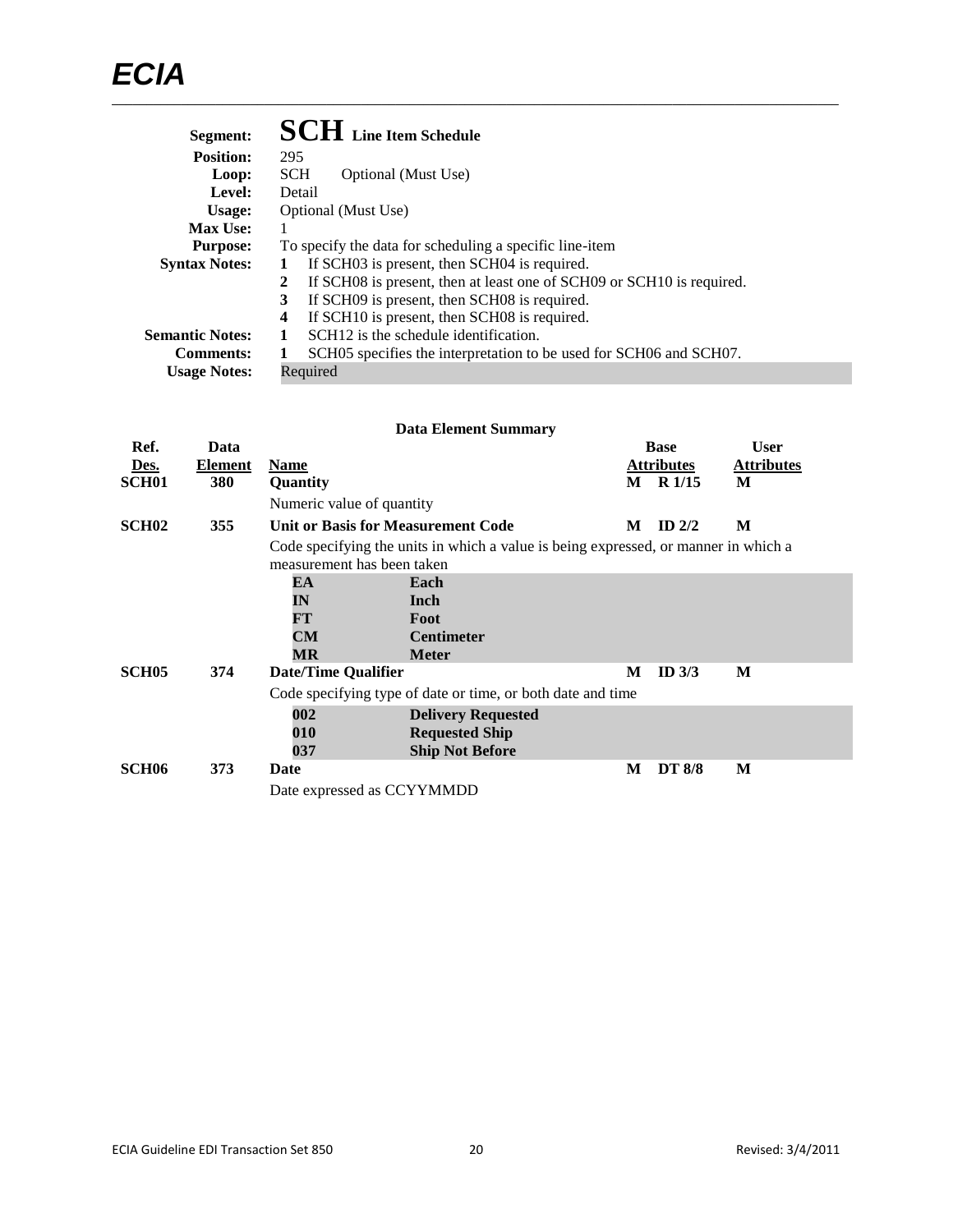| Segment:               | <b>CTT</b> Transaction Totals                                                                                 |  |  |  |  |
|------------------------|---------------------------------------------------------------------------------------------------------------|--|--|--|--|
| <b>Position:</b>       | 010                                                                                                           |  |  |  |  |
| Loop:                  | <b>CTT</b><br>Optional (Must Use)                                                                             |  |  |  |  |
| Level:                 | Summary                                                                                                       |  |  |  |  |
| Usage:                 | Optional (Must Use)                                                                                           |  |  |  |  |
| <b>Max Use:</b>        |                                                                                                               |  |  |  |  |
| <b>Purpose:</b>        | To transmit a hash total for a specific element in the transaction set                                        |  |  |  |  |
| <b>Syntax Notes:</b>   | If either CTT03 or CTT04 is present, then the other is required.<br>1                                         |  |  |  |  |
|                        | If either CTT05 or CTT06 is present, then the other is required.<br>2                                         |  |  |  |  |
| <b>Semantic Notes:</b> |                                                                                                               |  |  |  |  |
| <b>Comments:</b>       | This segment is intended to provide hash totals to validate transaction completeness<br>1<br>and correctness. |  |  |  |  |
| <b>Usage Notes:</b>    | Required                                                                                                      |  |  |  |  |

| Ref.              | Data           |                                                                                                                                                                                                                                                                                                                                                                                                                                                                                                                                                                                                                                                           |   | <b>Base</b>       | <b>User</b>       |
|-------------------|----------------|-----------------------------------------------------------------------------------------------------------------------------------------------------------------------------------------------------------------------------------------------------------------------------------------------------------------------------------------------------------------------------------------------------------------------------------------------------------------------------------------------------------------------------------------------------------------------------------------------------------------------------------------------------------|---|-------------------|-------------------|
| Des.              | <b>Element</b> | <b>Name</b>                                                                                                                                                                                                                                                                                                                                                                                                                                                                                                                                                                                                                                               |   | <b>Attributes</b> | <b>Attributes</b> |
| <b>CTT01</b>      | 354            | <b>Number of Line Items</b>                                                                                                                                                                                                                                                                                                                                                                                                                                                                                                                                                                                                                               | M | N01/6             | М                 |
|                   |                | Total number of line items in the transaction set                                                                                                                                                                                                                                                                                                                                                                                                                                                                                                                                                                                                         |   |                   |                   |
|                   |                | Total of PO1 segments.                                                                                                                                                                                                                                                                                                                                                                                                                                                                                                                                                                                                                                    |   |                   |                   |
| CTT <sub>02</sub> | 347            | <b>Hash Total</b>                                                                                                                                                                                                                                                                                                                                                                                                                                                                                                                                                                                                                                         | 0 | R <sub>1/10</sub> |                   |
|                   |                | Sum of values of the specified data element. All values in the data element will be summed<br>without regard to decimal points (explicit or implicit) or signs. Truncation will occur on the<br>left most digits if the sum is greater than the maximum size of the hash total of the data<br>element. Example: -.0018 First occurrence of value being hashed. .18 Second occurrence of<br>value being hashed. 1.8 Third occurrence of value being hashed. 18.01 Fourth occurrence<br>of value being hashed. --------- 1855 Hash total prior to truncation. 855 Hash total after<br>truncation to three-digit field.<br>Sum of quantities in field PO102. |   |                   |                   |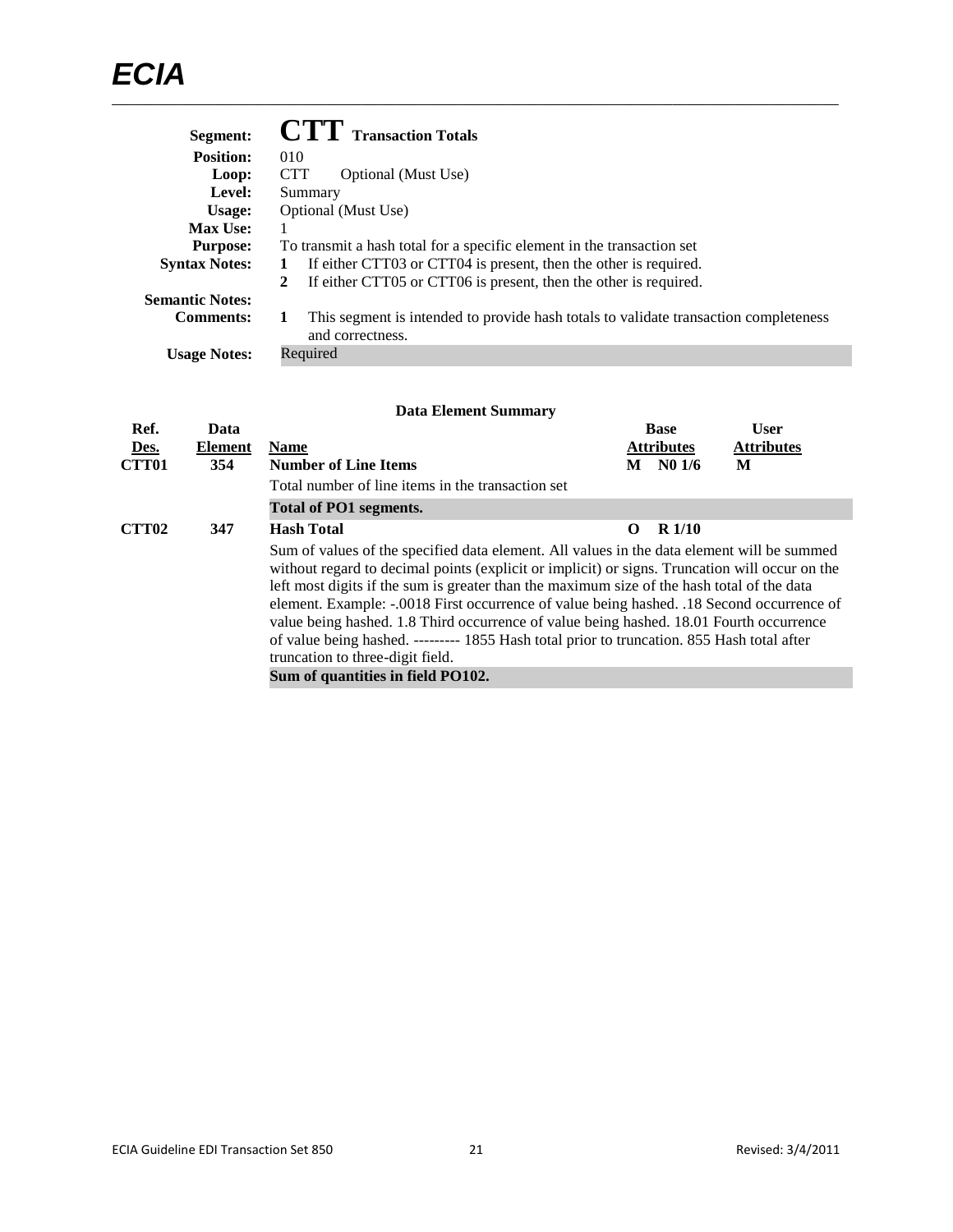| <b>SE</b> Transaction Set Trailer                                                                                                                       |
|---------------------------------------------------------------------------------------------------------------------------------------------------------|
| 030                                                                                                                                                     |
|                                                                                                                                                         |
| Summary                                                                                                                                                 |
| Mandatory                                                                                                                                               |
|                                                                                                                                                         |
| To indicate the end of the transaction set and provide the count of the transmitted<br>segments (including the beginning (ST) and ending (SE) segments) |
| SE is the last segment of each transaction set.                                                                                                         |
|                                                                                                                                                         |

| Ref.                                                                             | Data           |                                                                                                                                                |   | <b>Base</b>       | User              |
|----------------------------------------------------------------------------------|----------------|------------------------------------------------------------------------------------------------------------------------------------------------|---|-------------------|-------------------|
| Des.                                                                             | <b>Element</b> | <b>Name</b>                                                                                                                                    |   | <b>Attributes</b> | <b>Attributes</b> |
| SE <sub>01</sub>                                                                 | 96             | <b>Number of Included Segments</b>                                                                                                             | M | N01/10            | М                 |
|                                                                                  |                | Total number of segments included in a transaction set including ST and SE segments                                                            |   |                   |                   |
| <b>SE02</b>                                                                      | 329            | <b>Transaction Set Control Number</b>                                                                                                          | м | AN 4/9            | М                 |
|                                                                                  |                | Identifying control number that must be unique within the transaction set functional group<br>assigned by the originator for a transaction set |   |                   |                   |
| The number provided here must match the transaction set control number (ST02) in |                |                                                                                                                                                |   |                   |                   |
|                                                                                  |                | the transaction set header segment.                                                                                                            |   |                   |                   |